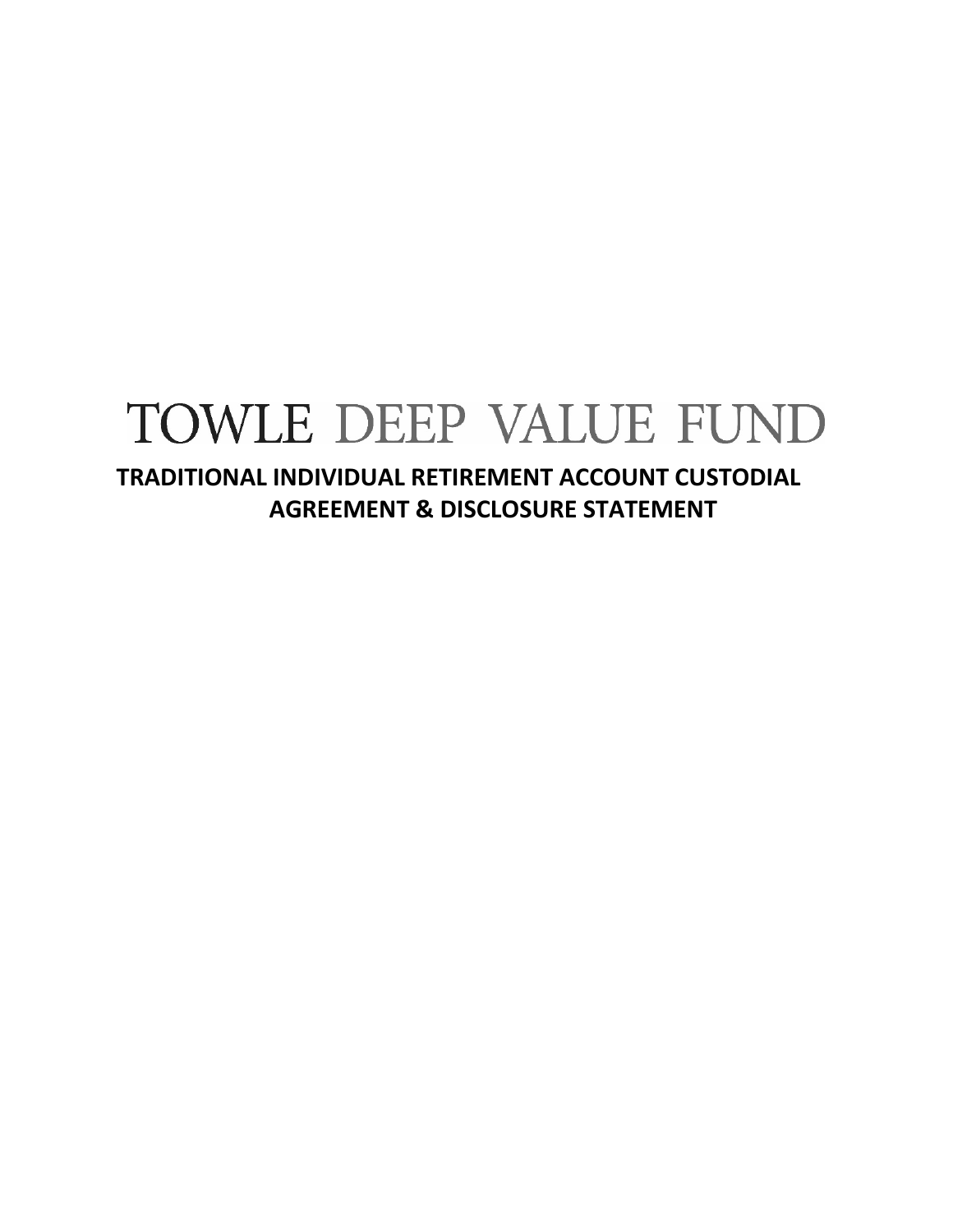**Traditional Individual Retirement Custodial Account**

(Under section 408(a) of the Internal Revenue Code) Form 5305-A (Rev. April 2017) Department of the Treasury, Internal Revenue Service. Do not file with the Internal Revenue Service

This Agreement is made between UMB Bank, n.a. as custodian (hereinafter referred to as "Custodian") and the individual (hereinafter referred to as "you" or "Depositor") who signs the accompanying Application. If the Depositor has previously adopted this Individual Retirement Custodial Account ("IRA") in any earlier form, by signature to the Application he or she adopts the amended IRA in the form as hereby restated.

The Depositor is establishing (or adopting an amendment to) an individual retirement account (under section 408(a) of the Internal Revenue Code) for the exclusive benefit of the individual or his or her beneficiaries. The Custodian has given the Depositor the disclosure statement required under 1.408-6 of the Regulations. Unless the accompanying Application is signed by the Depositor to adopt an amended and restated IRA, the Depositor has made an initial contribution to the IRA concurrently with the execution of the Application. The Depositor and the Custodian make the following Agreement.

#### **ARTICLE I**

Except in the case of a rollover contribution described in section 402(c), 403(a)(4), 403(b)(8), 408(d)(3), or 457(e)(16), an employer contribution to a simplified employee pension plan as described in section 408(k), or a recharacterized contribution described in section 408A(d)(6), the Custodian will accept only cash contributions up to \$5,500 per year for 2013 through 2017. For individuals who have reached the age of 50 by the end of the year, the contribution limit is increased to \$6,500 per year for 2013 through 2017. For years after 2017, these limits will be increased to reflect a cost-of-living adjustment, if any.

#### **ARTICLE II**

The Depositor's interest in the balance in the Custodial Account is nonforfeitable.

#### **ARTICLE III**

- **1.** No part of the Custodial Account funds may be invested in life insurance contracts, nor may the assets of the Custodial Account be commingled with other property except in a common trust fund or common investment fund (within the meaning of section 408(a)(5)).
- **2.** No part of the Custodial Account funds may be invested in collectibles (within the meaning of section 408(m)) except as otherwise permitted by section 408(m)(3), which provides an exception for certain gold, silver, and platinum coins, coins issued under the laws of any state, and certain bullion.

# **ARTICLE IV**

- **1.** Notwithstanding any provision of this Agreement to the contrary, the distribution of the Depositor's interest in the Custodial Account shall be made in accordance with the following requirements and shall otherwise comply with section 408(a)(6) and the Regulations thereunder, the provisions of which are herein incorporated by reference.
- **2.** The Depositor's entire interest in the Custodial Account must be, or begin to be, distributed not later than the Depositor's required beginning date, April 1 following the calendar year in which the Depositor reaches age 70½. By that date, the Depositor may elect, in a manner acceptable to the Custodian, to have the balance in the Custodial Account distributed in:
	- **(a)** A single sum or
	- **(b)** Payments over a period not longer than the life of the Depositor or the joint lives of the Depositor and his or her designated beneficiary.
- **3.** If the Depositor dies before his or her entire interest is distributed to him or her, the remaining interest will be distributed as follows:
	- **(a)** If the Depositor dies on or after the required beginning date and:
		- **(i)** The designated beneficiary is the Depositor's surviving spouse, the remaining interest will be distributed over the surviving spouse's life expectancy, as determined each year until such spouse's death, or over the period in paragraph (a)(iii) below if longer. Any interest remaining after the spouse's death will be distributed over such spouse's remaining life expectancy as determined in the year of the spouse's death and reduced by 1 for each subsequent year, or, if distributions are being made over the period in paragraph (a)(iii) below, over such period.
		- **(ii)** The designated beneficiary is not the Depositor's surviving spouse, the remaining interest will be distributed over the beneficiary's remaining life expectancy as determined in the year following the death of the Depositor and reduced by 1 for each subsequent year, or over the period in paragraph (a)(iii) below if longer.
		- **(iii)** There is no designated beneficiary, the remaining interest will be distributed over the remaining life expectancy of the Depositor as determined in the year of the Depositor's death and reduced by 1 for each subsequent year.
	- **(b)** If the Depositor dies before the required beginning date, the remaining interest will be distributed in accordance with paragraph (i) below or, if elected or there is no designated beneficiary, in accordance with paragraph (ii) below:
		- **(i)** The remaining interest will be distributed in accordance with paragraphs (a)(i) and (a)(ii) above (but not over the period in paragraph (a)(iii), even if longer), starting by the end of the calendar year following the year of the Depositor's death. If, however, the designated beneficiary is the Depositor's surviving spouse, then this distribution is not required to begin before the end of the calendar year in which the Depositor would have reached age 70½. But, in such case, if the Depositor's surviving spouse dies before distributions are required to begin, then the remaining interest will be distributed in accordance with paragraph (a)(ii) above (but not over the period in paragraph (a)(iii), even if longer), over such spouse's designated beneficiary's life expectancy, or in accordance with paragraph (ii) below if there is no such designated beneficiary.
		- **(ii)** The remaining interest will be distributed by the end of the calendar year containing the fifth anniversary of the Depositor's death.
- **4.** If the Depositor dies before his or her entire interest has been distributed and if the designated beneficiary is not the Depositor's surviving spouse, no additional contributions may be accepted in the account.
- **5.** The minimum amount that must be distributed each year, beginning with the year containing the Depositor's required beginning date, is known as the "required minimum distribution" and is determined as follows:
	- **(a)** The required minimum distribution under paragraph 2(b) for any year, beginning with the year the Depositor reaches age 70½, is the Depositor's account value at the close of business on December 31 of the preceding year divided by the distribution period in the uniform lifetime table in Regulations section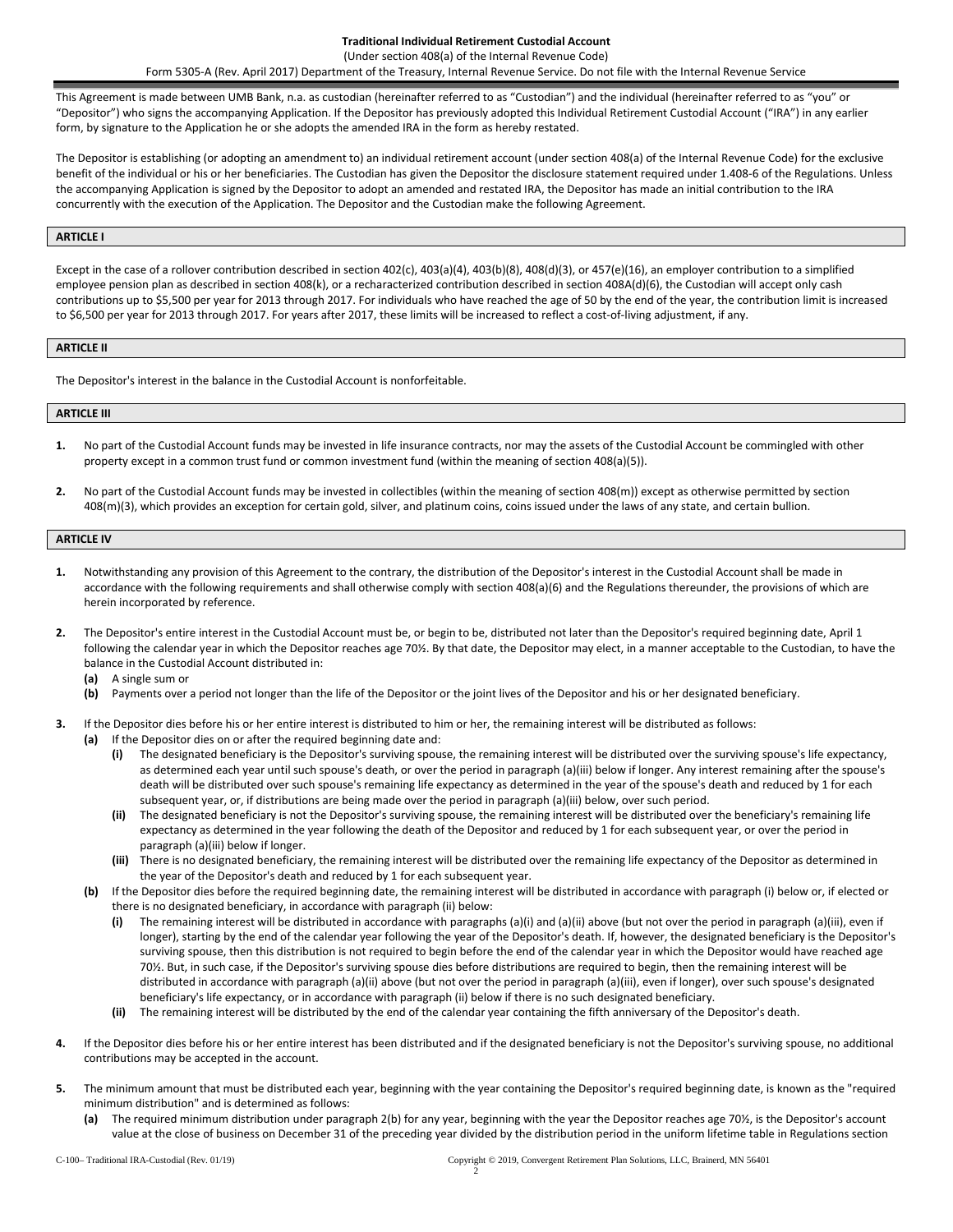1.401(a)(9)-9. However, if the Depositor's designated beneficiary is his or her surviving spouse, the required minimum distribution for a year shall not be more than the Depositor's account value at the close of business on December 31 of the preceding year divided by the number in the joint and last survivor table in Regulations section 1.401(a)(9)-9. The required minimum distribution for a year under this paragraph (a) is determined using the Depositor's (or, if applicable, the Depositor and spouse's) attained age (or ages) in the year.

- **(b)** The required minimum distribution under paragraphs 3(a) and 3(b)(i) for a year, beginning with the year following the year of the Depositor's death (or the year the Depositor would have reached age 70½, if applicable under paragraph 3(b)(i)) is the account value at the close of business on December 31 of the preceding year divided by the life expectancy (in the single life table in Regulations section 1.401(a)(9)-9) of the individual specified in such paragraphs 3(a) and 3(b)(i).
- **(c)** The required minimum distribution for the year the Depositor reaches age 70½ can be made as late as April 1 of the following year. The required minimum distribution for any other year must be made by the end of such year.
- **6.** The owner of two or more Traditional IRAs may satisfy the minimum distribution requirements described above by taking from one Traditional IRA the amount required to satisfy the requirement for another in accordance with the Regulations under section 408(a)(6).

# **ARTICLE V**

- **1.** The Depositor agrees to provide the Custodian with all information necessary to prepare any reports required by section 408(i) and Regulations sections 1.408-5 and 1.408-6.
- **2.** The Custodian agrees to submit to the Internal Revenue Service (IRS) and Depositor the reports prescribed by the IRS.

# **ARTICLE VI**

Notwithstanding any other articles which may be added or incorporated, the provisions of Articles I through III and this sentence will be controlling. Any additional articles inconsistent with section 408(a) and the related Regulations will be invalid.

# **ARTICLE VII**

This Agreement will be amended as necessary to comply with the provisions of the Code and the related Regulations. Other amendments may be made with the consent of the persons whose signatures appear on the Application.

# **ARTICLE VIII**

- **1. Applicable Law.** All questions arising with respect to the provisions of this Agreement shall be determined by application of the laws of the State of Missouri; provided, however, that in the event of a conflict between any terms of this Agreement and any federal statute or regulation governing individual retirement accounts, such terms shall be deemed to be amended but only to the extent necessary to bring them into compliance with such statute or regulation.
- 2. Annual Accounting. The Custodian shall, at least annually, provide the Depositor or beneficiary (in the case of the Depositor's death) with an accounting of such Depositor's Custodial Account. For this purpose, the Custodian may adopt the records of any third-party source. In the event the Custodial Account holds any securities or other assets for which a market value is not readily available, the Custodian shall for all purposes, including fee calculations and determining required minimum distributions, value such securities or other assets at their acquisition cost until the Custodian receives reliable information regarding current values from the Depositor or any other source. The Depositor agrees to indemnify and hold the Custodian harmless from and against any damages, liabilities, expenses, taxes, fines, penalties and any other costs incurred as a result of valuing assets in this manner. Such accounting shall be deemed to be accepted by the Depositor, if the Depositor does not object in writing within 60 days after the mailing of such accounting statement.
- **3. Depositor's Responsibilities.** All information that the Depositor has provided or will provide to the Custodian under this Agreement is complete and accurate and the Custodian may rely upon it. The Depositor will comply with all legal requirements governing this Agreement and assumes all responsibility for his or her actions including, but not limited to eligibility determination, contributions, distributions, penalty infractions, proper filing of tax returns and other issues related to activities regarding this Agreement. The Depositor will provide to the Custodian the information the Custodian believes appropriate to comply with the requirements of Section 326 of the Uniting and Strengthening America by Providing Appropriate Tools Required to Intercept and Obstruct Terrorism (U.S.A. PATRIOT) Act of 2001. The Depositor will pay the Custodian reasonable compensation for its services, as disclosed in the applicable fee schedules. The Custodian shall have no liability for the actions or failure to act of any broker, bank, trust company, depository or clearing corporation, or any other person with whom the Depositor or the Custodian may deal so long as the Custodian has not engaged in gross negligence or willful misconduct. The Depositor shall indemnify and hold the Custodian and its officers, its agents and its employees harmless for any and all liability, claims and expenses arising from any actions taken at the Depositor's request or in connection with this Agreement, except for any liability, claims or expenses caused by the gross negligence or willful misconduct of the Custodian. In no event shall the Custodian be liable for attorney's fees or for consequential or punitive damages.
- **4. Investment Provisions.** All contributions shall be invested and reinvested by the Custodian as directed by the Depositor (or the direction of the beneficiary upon the Depositor's death). Investments are limited to the investments listed on the most current Application.
- **5. Beneficiary Designation.** The Depositor has the right to designate any person(s) or entity(ies) as primary and contingent beneficiaries by completing a written designation in a form and manner acceptable to the Custodian filed with the Custodian during the Depositor's lifetime. If the Custodian and applicable laws and regulations so permit, this right also extends to the Depositor's designated beneficiary(ies) following the Depositor's death. Any successor beneficiary so named will be entitled to the proceeds of the Custodial Account if the beneficiary dies before receiving his or her entire interest in the decedent's IRA. A designation of successor beneficiaries submitted by the Depositor's beneficiary must be in writing in a form and manner acceptable to the Custodian and filed with the Custodian during the lifetime of the Depositor's beneficiary.

If the Depositor is married and subject to the marital or community property laws that require the consent of the Depositor's spouse to name a beneficiary other than or in addition to such spouse, the Depositor understands that he or she is responsible for any and all tax and legal ramifications and he or she should consult a competent tax and/or legal advisor before making such designation.

Upon the Depositor's death, the Custodial Account will be paid to the surviving primary beneficiaries in equal shares unless indicated otherwise in a form and manner acceptable to the Custodian. If no primary beneficiaries survive the Depositor, the Custodial Account will be paid to surviving contingent beneficiaries in equal shares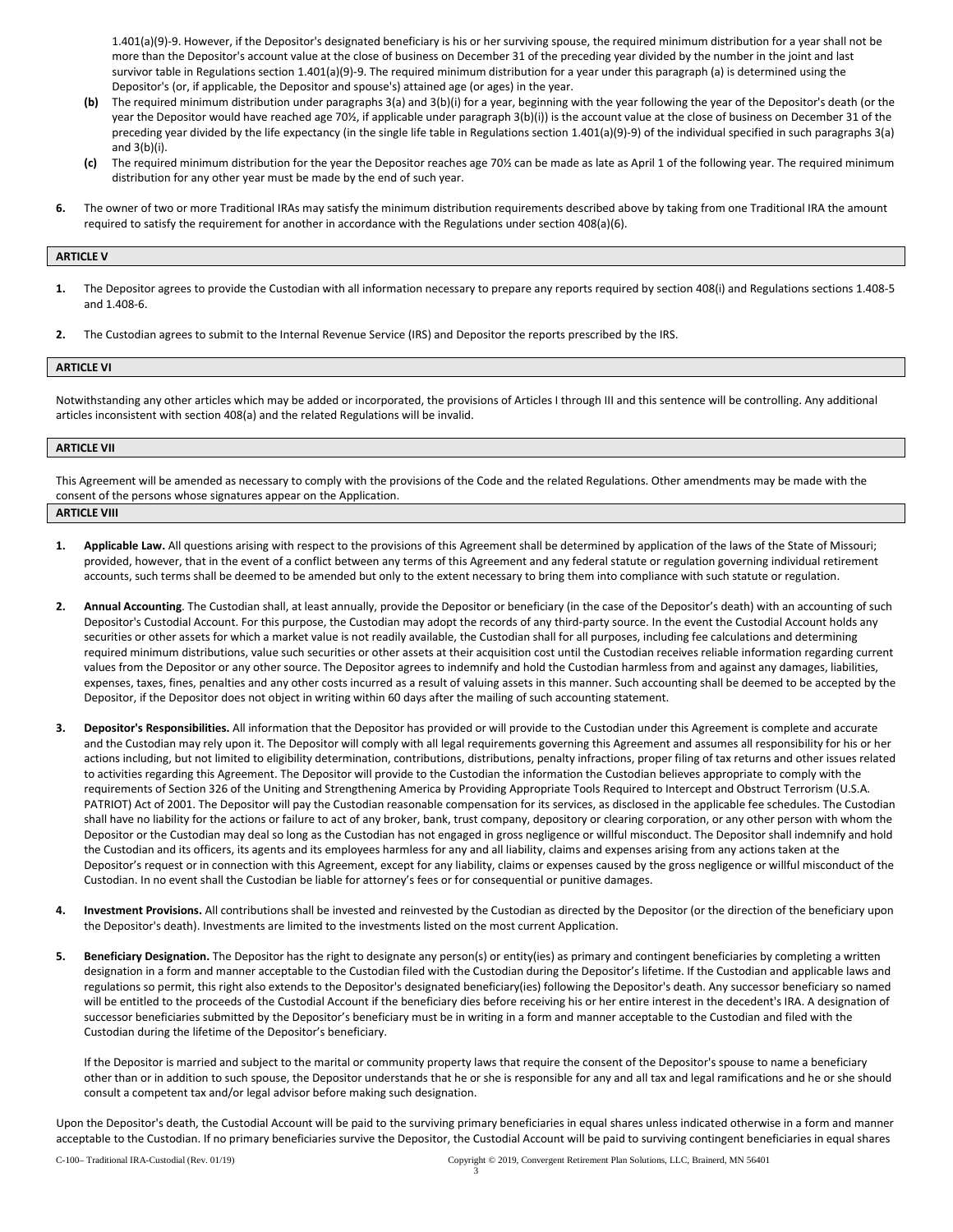unless indicated otherwise. If no primary or contingent beneficiaries survive the Depositor or if the Depositor fails to designate beneficiaries during his or her lifetime, the Custodial Account will be paid to the Depositor's estate following the Depositor's death. If the balance of the Custodial Account has not been completely distributed to the original beneficiary and such beneficiary has not named a successor beneficiary or no named successor beneficiary survives the original beneficiary, such balance shall be payable to the estate of the original beneficiary.

No payment will be made to any beneficiary until the Custodian receives appropriate evidence of the Depositor's death as determined by the Custodian.

Whenever any distribution hereunder is payable to a minor, the Custodian in its absolute discretion may make all or any part of such distribution to a legal guardian or conservator, a custodian under the Uniform Transfers to Minor Act, including any custodian designated by the Custodian if such designation is permissible by law, a parent of such person, or such person directly.

The Depositor represents and warrants that all beneficiary designations meet applicable laws. The Custodian will exercise good faith in distributing the Depositor's Custodial Account consistent with the beneficiary designation. The Depositor, for the Depositor and the heirs, beneficiaries and estate of the Depositor agrees to indemnify and hold the Custodian harmless against any and all claims, liabilities and expenses resulting from the Custodian's payment of the Custodial Account in accordance with such beneficiary designation and the terms of the Agreement.

The Custodian shall have no duty, obligation or responsibility to make any inquiry or conduct any investigation concerning the identification, address or legal status of any individual or individuals alleging the status of beneficiary (designated or otherwise), or to make inquiry or investigation concerning the possible existence of any beneficiary not reported to the Custodian within a reasonable period after notification of the Depositor's death and previous to the distribution of the Custodial Account. The Custodian may conclusively rely upon the veracity and accuracy of all matters reported to it by any source ordinarily presumed to be knowledgeable respecting the matters so reported. With respect to any distribution made by reason of the death of the Depositor, the Custodian shall have no higher duty than the exercise of good faith, shall incur no liability by reason of any action taken in reliance upon erroneous, inaccurate or fraudulent information reported by any source assumed to reliable, or by reason of incomplete information in its possession at the time of such distribution. Upon full and complete distribution of the Custodial Account pursuant to the provisions of this section of the Agreement, the Custodian shall be fully and forever discharged from all liability respecting such Custodial Account. Anything to the contrary herein notwithstanding, in the event of reasonable doubt respecting the proper course of action to be taken, the Custodian may in its sole and absolute discretion resolve such doubt by judicial determination, which shall be binding on all parties claiming any interest in the Custodial Account. In such event all court costs, legal expenses, reasonable compensation for the time expended by the Custodian in the performance of its duties, and other appropriate and pertinent expenses and costs, shall be collected by the Custodian from the Custodial Account.

**6. Distributions.** Distributions may be requested from the Custodial Account by delivering a request to the Custodian in a form and manner acceptable to the Custodian. The Custodian is not obligated to distribute the Custodial Account unless it is satisfied it has received the required information to perform its administrative and legal reporting obligations. Information the Custodian may require includes, but is not limited to, taxpayer identification number, distribution reason, and proof of identity. The Custodian reserves the right to reject any withdrawal request it may deem inappropriate and to apply to a court of competent jurisdiction to make a determination with respect to the proper party eligible to receive a distribution from the Custodial Account. The Custodian is not obligated to make any distribution, including but not limited to any required minimum distributions, without specific direction from the Depositor and the Custodian may rely conclusively and without liability on such direction. The Custodian shall not be responsible for the timing, purpose or propriety of any distribution made hereunder, nor shall the Custodian incur any liability for any tax or other penalty imposed on account of any distribution made pursuant to such direction from the Depositor or for any failure to make a required distribution without prior direction from the Depositor. Notwithstanding anything else herein to the contrary, the Custodian is authorized to make a distribution if directed to do so pursuant to a levy or court order of any kind and the Custodian shall not incur any liability for acting in accordance with such levy or court order.

For required minimum distributions pursuant to Article IV of the Agreement, the Depositor will elect a valid distribution method in a form and manner acceptable to the Custodian. The Custodian will send the Depositor a notice each year that the Depositor is subject to the requirements of Article IV. Such notice will include the distribution deadline and will inform the Depositor of the required minimum distribution (RMD) amount or provide guidance to the Depositor on how to contact the Custodian for assistance in determining the RMD amount. The Custodian reserves the right to determine each year the method of providing the RMD notice.

The Custodian will not be liable for and the Depositor will indemnify and hold the Custodian harmless for any adverse consequences and/or penalties resulting from the Depositor's actions or inactions (including errors in calculations resulting from reliance on information provided by the Depositor) with respect to determining such RMDs.

**7. Amendments and Termination.** The Custodian may amend this Agreement at any time to comply with legal and regulatory changes and to modify the Agreement as the Custodian determines advisable. Any such amendment will be sent to the Depositor at the last known address on file with the Custodian. The amendment will be effective on the date specified in the notice to the Depositor. The Depositor shall be deemed to have consented to any such amendment unless the Depositor notifies the Custodian to the contrary within 30 days after the notice is sent to the Depositor. At the Depositor's discretion, the Depositor may direct that the Custodial Account be transferred to another trustee or custodian. The Custodian will not be liable for any losses from any actions or inactions of any successor trustee or custodian.

The Depositor may terminate this Agreement at any time by providing a written notice of such termination to the Custodian in a form and manner acceptable to the Custodian. As of the date of the termination notice, the Custodian will no longer accept additional deposits under the Agreement. Upon receiving a termination notice, the Custodian will continue to hold the assets and act upon the provisions within the Agreement until the Depositor provides additional instructions. If no instructions are provided by the Depositor to the Custodian within 30 days of the termination notice, and unless the Custodian and the Depositor agree in writing otherwise, the Custodian will distribute the Custodial Account, less any applicable fees or penalties, as a single payment to the Depositor. The Custodian shall not be liable for any losses from any actions or inactions of any successor trustee or custodian.

The Custodian may resign at any time by providing 30 days' written notice to the Depositor. Upon receiving such written notice, the Depositor will appoint a successor trustee or custodian in writing. Upon such appointment and upon receiving acknowledgement from the successor trustee or custodian of acceptance of the Custodial Account, the Custodian shall transfer the Custodial Account, less any applicable fees or penalties, to the successor trustee or custodian If no successor trustee or custodian is appointed and no distribution instructions are provided by the Depositor, the Custodian may, in its own discretion, select a successor trustee or custodian and transfer the Custodial Account, less any applicable fees or penalties, or may distribute the Custodial Account, less any applicable fees or penalties, as a single payment to the Depositor. The Custodian shall not be liable for any losses from any actions or inactions of any successor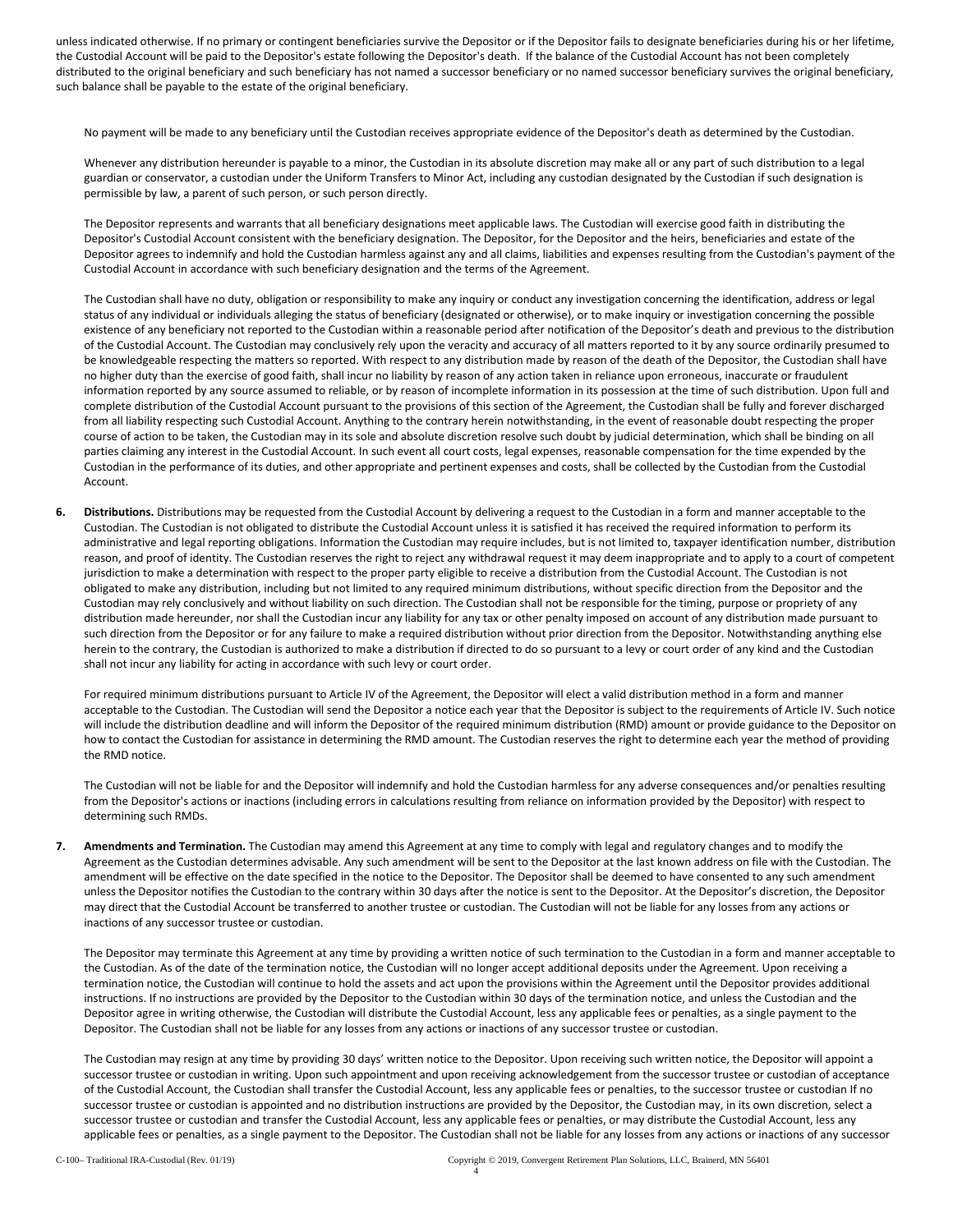trustee or custodian. By establishing an individual retirement account with the Custodian, the Depositor agrees to substitute another custodian or trustee in place of the existing Custodian upon notification by the Commissioner of the Internal Revenue Service or his or her delegate that such substitution is required because the Custodian has failed to comply with the requirements of the Internal Revenue Code by not keeping such records, or making such returns or rendering such statements as are required by the Internal Revenue Code, or otherwise.

- **8. Instructions, Changes of Addresses and Notices.** The Depositor is responsible to provide any instructions, notices or changes of address in a manner acceptable to the Custodian. Such communications will be effective upon actual receipt by the Custodian unless otherwise indicated by the Depositor. Any notices required to be sent to the Depositor by the Custodian will be sent to the last address on file with the Custodian and are effective when mailed unless otherwise indicated by the Custodian. If authorized by the Custodian and provided by the Depositor in the Application, Custodial Account Agreement or other documentation deemed acceptable to the Custodian, an electronic address is an acceptable address to provide and receive such communications.
- **9. Fees and Charges.** The Custodian reserves the right to charge fees for performing its duties and meeting its obligations under this Agreement. All fees, which are subject to change from time to time, will be disclosed on the Custodian's fee schedule or other disclosure document provided by the Custodian. The Custodian will provide the Depositor 30 days' written notice of any fee changes. The Custodian will collect all fees from the cash proceeds in the Custodial Account. If there is insufficient cash in the Custodial Account, the Custodian may liquidate investments, at its discretion, to satisfy fee obligations associated with the Agreement. Alternatively, if the Custodian so authorizes and if separate payment of fees or other expenses is permissible under applicable federal and/or state laws, the fees may be paid separately outside of the Custodial Account. If the Custodian offers investments other than depository products, the Depositor recognizes that the Custodian may receive compensation from other parties. The Depositor agrees to pay the Custodian a reasonable hourly charge for distribution from, transfers from, and terminations of this IRA. The Depositor agrees to pay any expenses incurred by the Custodian in the performance of its duties in connection with this Custodial Account. Such expenses include, but are not limited to, administrative expenses, such as legal and accounting fees, and any taxes of any kind that may be levied or assessed with respect to such Custodial Account. All such fees, taxes and other administrative expenses charged to the Custodial Account shall be collected either from the assets in the Custodial Account or from any contributions to or distributions from such Custodial Account if not paid by the Depositor. The Depositor shall be responsible for any deficiency. In the event that for any reason the Custodian is not certain as to who is entitled to receive all or part of the IRA, the Custodian reserves the right to withhold any payment from the IRA, to request a court ruling to determine the disposition of the IRA assets, and to charge the IRA for any expenses incurred in obtaining such legal determination.
- **10. Transfers and Rollovers.** The Custodian will accept transfers and rollovers from other plans. The Depositor represents and warrants that neither the Custodian nor underlying investment vehicles nor their service providers have given or will give any "investment advice" such as "investment recommendations or suggestions" to the Depositor concerning any rollover, that the Depositor in making its own investment decisions regarding any rollover, and that only eligible transfers and rollovers will be made to the Custodial Account. The Custodian reserves the right to refuse any transfer or rollover and is under no obligation to accept certain investments or property it cannot legally hold or determines is an ineligible investment in the Custodial Account. The Custodian will duly act on written instructions from the Depositor received in a form and manner acceptable to the Custodian to transfer the Custodial Account to a successor trustee or custodian. The Custodian is not liable for any actions or inactions by any predecessor or successor trustee or custodian or for any investment losses resulting from the timing of or sale of assets resulting from the transfer or rollover.
- 11. Beneficiary's (and Inherited IRA Owner's) Rights. Except as otherwise provided in this Agreement or by applicable law or Regulations, all rights, duties, obligations and responsibilities of the Depositor under the Agreement will extend to spouse and nonspouse beneficiary(ies) following the death of the Depositor and to the Inherited IRA Owner who establishes the Traditional IRA as an Inherited IRA.

Except for eligible transfers of IRA assets acquired by reason of death of the same Depositor or a direct rollover described in Code section 402(c)(11) by an Inherited IRA Owner, beneficiary(ies)/Inherited IRA Owners are prohibited from contributing to the Custodial Account.

Following the death of the Depositor, spouse and nonspouse beneficiary(ies) must take beneficiary distributions in accordance with Article IV of this Agreement. Distributions from an Inherited IRA established under this Agreement are subject to the distribution rules applicable to nonspouse beneficiaries under Code section 401(a) (9) (B) (other than clause (iv)) and the Regulations.

The Custodian will not be liable for and the beneficiary(ies)/Inherited IRA Owner will indemnify and hold the Custodian harmless from any adverse consequences and/or penalties resulting from the beneficiary(ies)'s/Inherited IRA Owner's actions or inactions (including errors in calculations resulting from reliance on information provided by the beneficiary(ies)/Inherited IRA Owner) with respect to determining required distributions.

**12. Age 70 1/2 Default Provisions**. If the Depositor does not choose any of the distribution methods under Article IV of this Agreement by the April 1st following the calendar year in which the Depositor reaches age 70 1/2, distribution shall be determined based upon the distribution period in the uniform lifetime distribution period table in Regulation section 1.401(a)(9)-9. However, no payment will be made until the Depositor provides the Custodian with a proper distribution request acceptable to the Custodian. The Custodian reserves the right to require a minimum balance in the Custodial Account in order to make periodic payments from the Custodial Account. Upon receipt of such distribution request, the Depositor may switch to a joint life expectancy in determining the required minimum distribution if the Depositor's spouse was the sole beneficiary as of January  $1<sup>st</sup>$  of the distribution calendar year and such spouse is more than 10 years younger than the Depositor.

# **13. Miscellaneous.**

**Reliance and Responsibilities.** The Depositor acknowledges that he or she has the sole responsibility for any taxes, penalties or other fees and expenses associated with his or her actions or inactions regarding the laws, Regulations and rules associated with this Agreement. Further, the Depositor acknowledges and understands that the Custodian will act solely as an agent for the Depositor and bears no fiduciary responsibility. The Custodian will rely on the information provided by the Depositor and has no duty to question or independently verify or investigate any such information. The Depositor will indemnify and hold the Custodian harmless from any liabilities, including claims, judgments, investment losses, and expenses (including attorney's fees), which may arise under this Agreement, except liability arising from gross negligence or willful misconduct of the Custodian.

**Custodian Acquired/Merged.** If the Custodian is purchased by or merged with another financial institution qualified to serve as a trustee or custodian, that institution will automatically become the trustee or custodian of this IRA unless otherwise indicated.

**Maintenance of Records.** The Custodian will maintain adequate records and perform its reporting obligations required under the Agreement. The Custodian's sole duty to the Depositor regarding reporting is to furnish the IRS mandated reports as required in Article V of this Agreement. The Custodian may, at its discretion, furnish additional reports or information to the Depositor. The Depositor approves any report furnished by the Custodian, unless within 30 days of receiving the report the Depositor notifies the Custodian in writing of any discrepancies. Upon receipt of such notice, the Custodian's responsibility is to investigate the request and make any corrections or adjustments accordingly.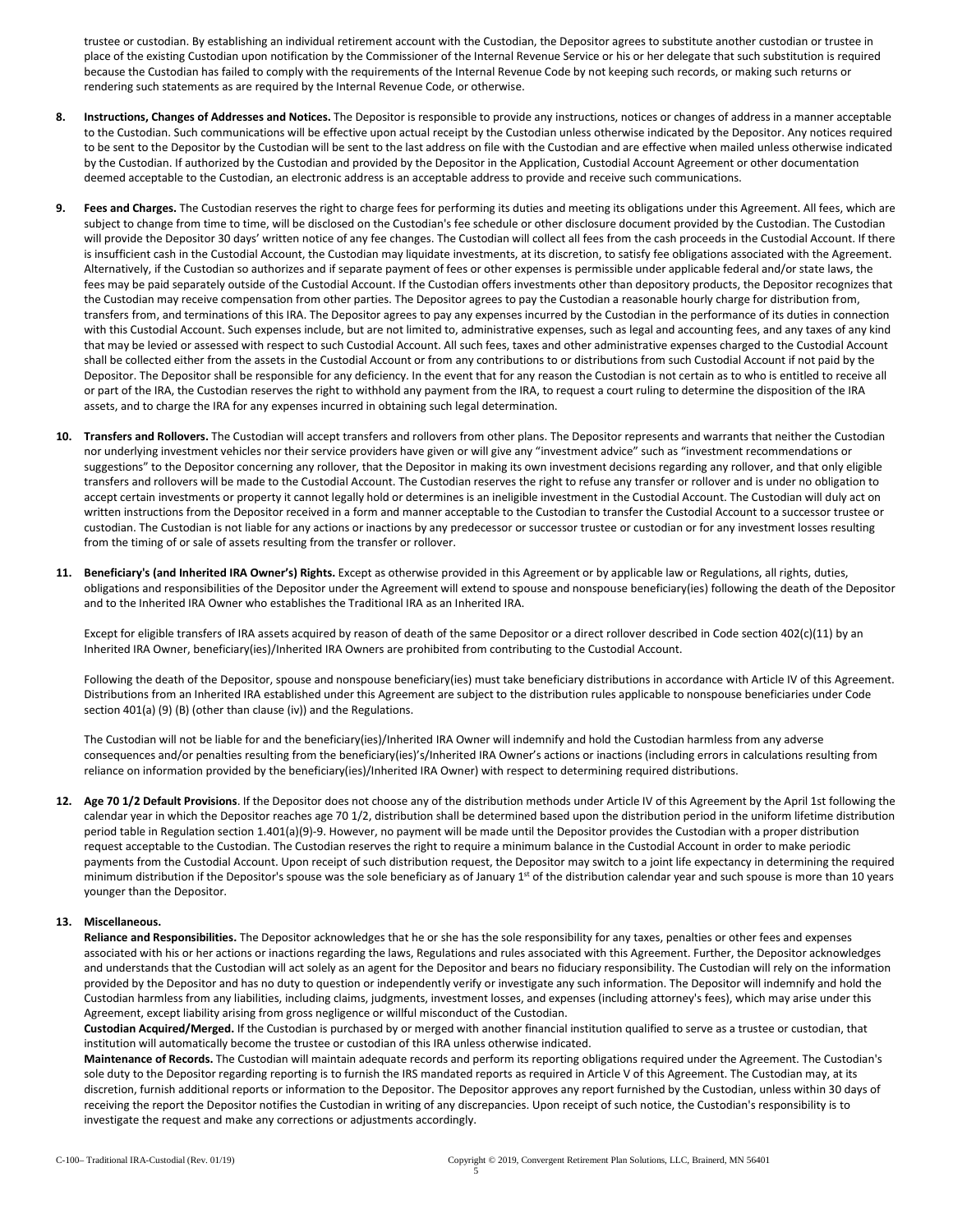**Exclusive Benefit.** The Custodial Account is maintained for the exclusive benefit of the Depositor and his or her beneficiary(ies). Except as required by law, no creditors of the Depositor may at any time execute any lien, levy, assignment, attachment or garnishment on any of the assets in the Custodial Account. **Minimum Value.** The Custodian reserves the right to establish IRA account minimums. The Custodian may resign or charge additional fees if the minimums are not met.

**Other Providers.** At its discretion, the Custodian may appoint other service providers to fulfill certain obligations, including reporting responsibilities, and may compensate such service providers accordingly.

**Agreement.** This Agreement and all amendments are subject to all state and federal laws. The laws of the Custodian's domicile will govern should any state law interpretations be necessary concerning this Agreement.

Severability. If any part of this Agreement is invalid or in conflict with applicable law or Regulations, the remaining portions of the Agreement will remain valid. **Disbursements Made by the Custodian.** The Custodian makes disbursements by check through an account outside of the IRA. The Custodian includes these amounts in the bank's Overnight Federal Funds during the time between the disbursement and when the check clears the disbursing account. The Custodian may retain earnings associated with Overnight Federal Funds. This procedure may be considered "float" under DOL Advisory Bulletin 2002-3. The total "float" retained by the Custodian will be reduced by any administrative expenses incurred by the Custodian. The Custodian is responsible for stop payments and reissuance of lost checks as well as the reconciliation of the disbursing account. Such costs decrease the amount of earnings of the float.

# **ARTICLE IX**

**1. Investment Responsibilities.** All investment decisions are the sole responsibility of the Depositor and the Depositor is responsible for directing the Custodian in writing, or other acceptable form and manner authorized by the Custodian, regarding how all amounts are to be invested. The Custodian will determine the investments available within the Custodial Account. These investments will be permissible investments under the applicable laws and Regulations. The Custodian may change its investment options from time to time and the Depositor may move his or her monies in the Custodial Account to different investments. Any investment changes within the Custodial Account are subject to the terms and conditions of the investments, including but not limited to minimum deposit requirements and early redemption penalties.

The Custodian, underlying investment vehicles, and their service providers have not and will not provide any investment advice, investment recommendations or suggestions, direction, suitability recommendations, tax advice, or any other investment guidance to the Depositor. Further, the Custodian, underlying investment vehicles, and their service providers have no duty to question the investment directions provided by the Depositor or any issues relating to the management of the Custodial Account. The Depositor will indemnify and hold the Custodian harmless from and against all costs and expenses (including attorney's fees) incurred by the Custodian in connection with any litigation regarding the investments within the Custodial Account where the Custodian is named as a necessary party.

The Custodian will promptly execute investment instructions received from the Depositor if the instructions are in a form and manner acceptable to the Custodian. If the Custodian determines the instructions from the Depositor are unclear or incomplete, the Custodian may request additional instructions. Until clear instructions are received, the Custodian reserves the right, in good faith, to leave the contribution uninvested, place the contribution in a holding account (e.g., a money market account), or return the contribution to the Depositor. The Custodian will not be liable for any investment losses due to such delays in receiving clear investment instructions. Further, the Depositor will indemnify and hold the Custodian harmless for any adverse consequences or losses incurred from the Custodian's actions or inactions relating to the investment directions received from the Depositor or Authorized Agent. The Custodian shall have no duty other than to follow the written investment directions of the Depositor, and shall be under no duty to question said instructions and shall not be liable for any investment losses sustained by the Depositor. To the extent the Depositor has not directed other investments, the Custodian may maintain the cash as it may deem advisable or expedient (with no requirement to pay interest either on such cash balances or on cash on hand pending investment). All investment direction, investment management and investment advisory agreements provided by the IRA Depositor or beneficiary will continue until revoked by the IRA Depositor or beneficiary, even after the death of the IRA Depositor or beneficiary. The Custodian shall have no duty to bring any claim, suit or other action in connection with any investment in the Custodial Account. The Depositor agrees to indemnify and hold the Custodian harmless from and against all costs and expenses (including attorney's fees) incurred by the Custodian in connection with any litigation, claim or other action involving any investment in the Custodial Account in which the Custodian is named as a necessary party or at the request of the Depositor.

The Depositor will not engage in transactions not permitted under the Agreement, including, but not limited to, investment in collectibles, except as otherwise permitted by section 408(m)(3), which provides an exception for certain gold, silver, and platinum coins, coins issued under the laws of any state, and certain bullion, or life insurance contracts, or engage in a prohibited transaction under Code section 4975.

- **2. Registration.** All assets of the Custodial Account shall be registered in the name of the Custodian or of a suitable nominee. The same nominee may be used with respect to assets of other investors whether or not held under agreements similar to this one or in any capacity whatsoever. However, each Depositor's account shall be separate and distinct; a separate account therefore shall be maintained by the Custodian, and the assets thereof shall be held by the Custodian in individual or bulk segregation either in the Custodian's vaults or in depositories approved by the Securities and Exchange Commission under the Securities Exchange Act of 1934.
- **3. Investment Advisor.** The Depositor may appoint an investment advisor, qualified under Section 3(38) of the Employee Retirement Income Security Act of 1974, to direct the investment of his or her IRA. The Depositor shall notify the Custodian in writing of any such appointment by providing the Custodian a copy of the instruments appointing the investment advisor and evidencing the investment advisor's acceptance of such appointment, an acknowledgment by the investment advisor that it is a fiduciary of the Custodial Account, and a certificate evidencing the Investment Advisor's current registration under the Investment Advisers Act of 1940. The Custodian shall comply with any investment directions furnished to it by the investment advisor, unless and until it receives written notification from the Depositor that the investment advisor's appointment has been terminated. The Custodian shall have no duty other than to follow the written investment directions of such investment advisor and shall be under no duty to question said instructions, and the Custodian shall not be liable for any investment losses sustained by the Depositor.
- **4. No Investment Advice.** The Custodian does not assume any responsibility for rendering advice with respect to the investment and reinvestment of Depositor's Custodial Account and shall not be liable for any loss which results from Depositor's exercise of control over his or her Custodial Account. The Depositor shall still have and exercise exclusive responsibility for control over the investment of the assets in his or her Custodial Account, and the Custodian shall not have any duty to question his or her investment directives. The Depositor hereby specifically acknowledges that neither the Custodian, nor any affiliate of the Custodian, is serving as a "fiduciary" as defined in Internal Revenue Code section 4975(e)(3) and therefore neither the Custodian nor any affiliate of the Custodian is providing any investment advice to the Depositor. To the extent any investment-related information is received by the Depositor from the Custodian or any affiliate of the Custodian, the Depositor agrees and acknowledges that such information (i) is not binding on the client, and (ii) does not serve as the primary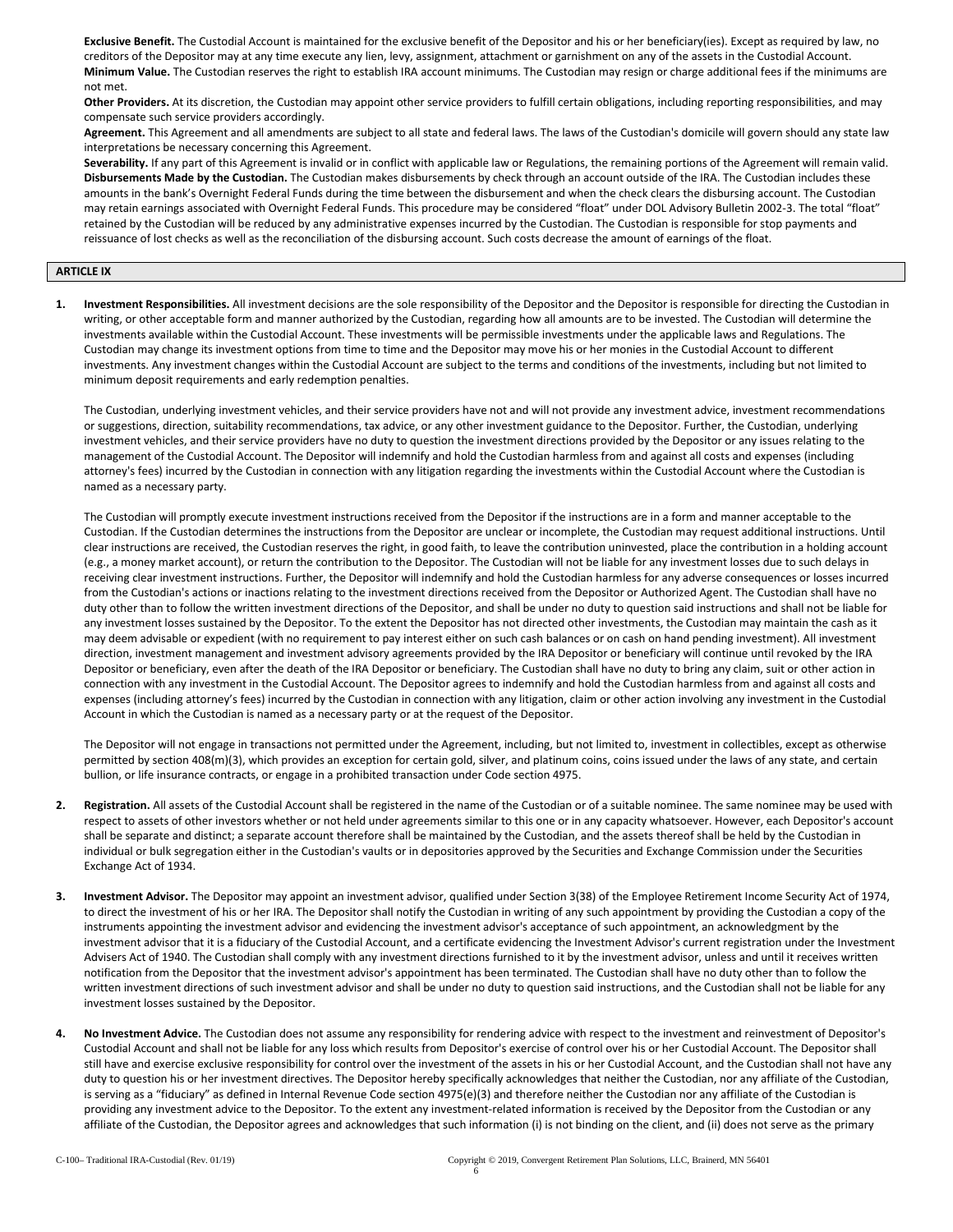basis for the selection or retention of any investments or investment decisions. The Depositor further acknowledges that the Custodian has no discretionary authority or control under the terms of this Agreement.

# **5. Prohibited Transactions.** Notwithstanding anything contained herein to the contrary, the Custodian shall not:

- -- lend any part of the corpus or income of the Custodial Account to;
- -- pay any compensation for personal services rendered to the Custodial Account by;
- -- make any part of its services available on a preferential basis to;
- -- acquire for the Custodial Account any property, other than cash, from; or
- -- sell any property to

any Depositor, any member of a Depositor's family, or a corporation controlled by any Depositor through the ownership, directly or indirectly, of 50 percent or more of the total combined voting power of all classes of stock entitled to vote, or of 50 percent or more of the total value of shares of all classes of stock of such corporation.

- **6. Unrelated Business Income Tax.** If the Depositor directs investment of the Custodial Account in any investment which results in unrelated business taxable income, it shall be the responsibility of the Depositor to so advise the Custodian and to provide the Custodian with all information necessary to prepare and file any required returns or reports for the Custodial Account. As the Custodian may deem necessary, and at the Depositor's expense, the Custodian may request a taxpayer identification number for the Custodial Account, file any returns, reports, and applications for extension, and pay any taxes or estimated taxes owed with respect to the Custodial Account. The Custodian may retain suitable accountants, attorneys, or other agents to assist it in performing such responsibilities.
- **7. Disclosures and Voting.** The Custodian shall deliver, or cause to be executed and delivered, to the Depositor all notices, prospectuses, financial statements, proxies and proxy soliciting materials relating to assets credited to the Custodial Account. The Custodian shall not vote any shares of stock or take any other action, pursuant to such documents, with respect to such assets except upon receipt by the Custodian of adequate written instructions from the Depositor.
- **8. Miscellaneous Expenses:** In addition to those expenses set out in Article VIII, of this plan, the Depositor agrees to pay any and all expenses incurred by the Custodian in connection with the investment of the Custodial Account, including expenses of preparation and filing of any returns and reports with regard to unrelated business income, including taxes and estimated taxes, as well as any transfer taxes incurred in connection with the investment or reinvestment of the assets of the Custodial Account.
- **9. Lawsuits.** The Custodian shall have no duty to bring any claim, suit or other action in connection with any investment in the Custodial Account. The Depositor agrees to indemnify and hold the Custodian harmless from and against all costs and expenses (including attorney's fees) incurred by the Custodian in connection with any litigation, claim or other action involving any investment in the Custodial Account in which the Custodian is named as a necessary party or at the request of the Depositor.
- **10. Confirmations.** Confirmations of transactions shall be conclusive if the Depositor does not object within 10 days of mailing to the Depositor. If the Depositor does not elect to receive transaction confirmations on the Application, transactions shall still be conclusive if the Depositor does not object within 10 days of the transaction. Records or statements of activity in the Custodial Account shall be conclusive if the Depositor does not object within 30 days of mailing to the Depositor. In such case, the Custodian and its officers and employees shall be forever released and discharged from any liability with respect to any claim arising out of any action or omission reflected on such confirmation or record.
- **11. Limitations on Custodial Liability.** The Custodian shall not be liable or responsible for any act or default of any predecessor or successor custodian or any other fiduciary or service provider regarding the Custodial Account. To the fullest extent permitted by law, the Depositor shall at all times fully indemnify and hold harmless the Custodian and any affiliates of the Custodian, and their officers, directors and employees, from any and all liability arising from the directions of the Depositor under the terms of this Agreement and from any and all other liability which may arise in connection with this Agreement, except for any liability that arises from the Custodian's gross negligence or willful misconduct.
- **12. Custodial Services.** The Depositor and the Custodian agree that the sole responsibilities of the Custodian are to provide custody services as provided herein. Therefore, notwithstanding anything else herein to the contrary, to the extent any provisions of this Agreement would cause the Custodian to be considered a "fiduciary" as defined in Internal Revenue Code section 4975(e)(3), such provision shall be void and the remaining provisions of this Agreement shall be and continue to be fully effective.

#### **GENERAL INSTRUCTIONS**

#### *Section references are to the Internal Revenue Code unless otherwise noted.*

Purpose of Form. Form 5305-A is a model Custodial Account Agreement that meets the requirements of section 408(a). However, only Articles I through VII have been reviewed by the IRS. A Traditional individual retirement account (Traditional IRA) is established after the form is fully executed by both the individual (Depositor) and the Custodian. To make a regular contribution to a Traditional IRA for a year, the IRA must be established no later than the due date of the individual's income tax return for the tax year (excluding extensions). This account must be created in the United States for the exclusive benefit of the Depositor and his or her beneficiaries.

**Do not** file Form 5305-A with the IRS. Instead, keep it with your records. For more information on IRAs including the required disclosures the Custodian must give the Depositor, see **Pub. 590-A**, *Contributions to Individual Retirement Arrangements (IRAs)* and **Pub. 590-B***, Distributions from Individual Retirement Arrangements (IRAs).*

**Traditional IRA for Nonworking Spouse.** Form 5305-A may be used to establish the IRA Custodial Account for a non-working spouse. Contributions to an IRA Custodial Account for a non-working spouse must be made to a separate IRA Custodial Account established by the non-working spouse.

# **Definitions**

**Agreement.** Agreement means the Traditional IRA Custodial Agreement (IRS Form 5305-A), Application, Disclosure Statement, Financial Disclosure and accompanying documentation. The Agreement may be amended from time to time as provided in Article VII.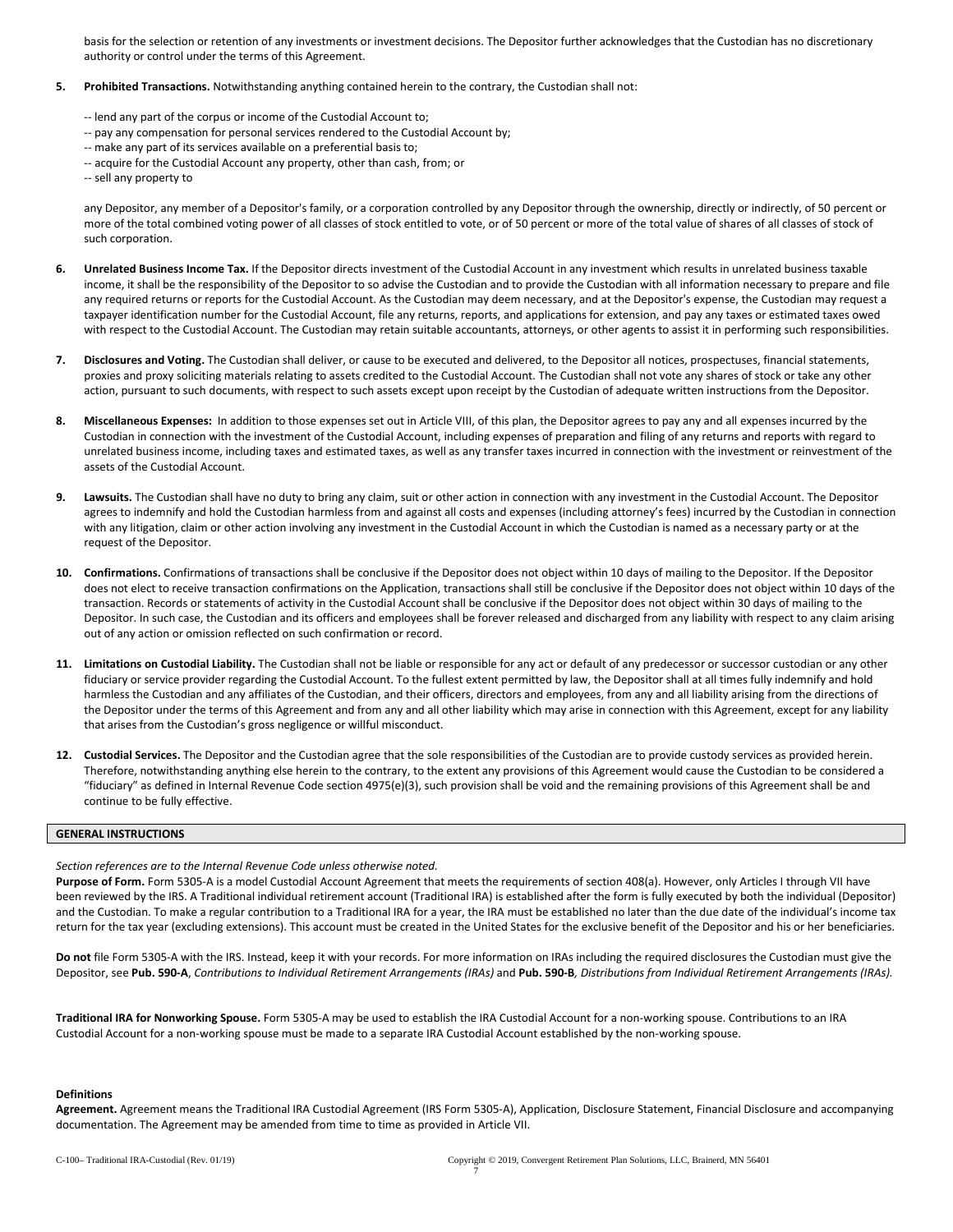**Application.** Application means the legal document that establishes this Traditional IRA after acceptance by the Custodian by signing the Application. The information and statements contained in the Application are incorporated into this IRA Agreement.

**Authorized Agent.** Authorized Agent means the individual(s) appointed in writing by the Depositor (or by the beneficiary following the Depositor's death) authorized to perform the duties and responsibilities set forth in the Agreement on behalf of the Depositor.

**Code.** Code means the Internal Revenue Code.

**Custodial Account.** Custodial Account means the type of legal arrangement whereby the Custodian is a qualified financial institution that agrees to maintain the Custodial Account for the exclusive benefit of the Depositor and the Depositor's beneficiaries.

**Custodian.** The Custodian must be a bank or savings and loan association, as defined in section 408(n), or any person who has the approval of the IRS to act as Custodian.

**Depositor.** The depositor is the person who establishes the Custodial Account. In the case of an Inherited IRA, the Depositor is the original owner of the inherited assets.

**Identifying Number.** The Depositor's social security number will serve as the identifying number of his or her IRA. An employer identification number (EIN) is required only for an IRA for which a return is filed to report unrelated business taxable income. An EIN is required for a common fund created for IRAs.

**Inherited IRA.** An IRA established by or maintained for the benefit of a nonspouse beneficiary of a deceased Depositor or a nonspouse beneficiary of a deceased participant in a qualifying retirement plan.

**Inherited IRA Owner.** Inherited IRA Owner means the individual for whose benefit the account is maintained as a result of acquiring such assets by reason of the death of another individual (other than a spouse).

**Regulations.** Regulations mean the U.S. Treasury Regulations.

# **SPECIFIC INSTRUCTIONS**

**Article IV.** Distributions made under this article may be made in a single sum, periodic payment, or a combination of both. The distribution option should be reviewed in the year the Depositor reaches age 70½ to ensure that the requirements of section 408(a)(6) have been met.

**Article VIII.** Article VIII and any that follow it may incorporate additional provisions that are agreed to by the Depositor and Custodian to complete the Agreement. They may include, for example, definitions, investment powers, voting rights, exculpatory provisions, amendment and termination, removal of the Custodian, Custodian's fees, state law requirements, beginning date of distributions, accepting only cash, treatment of excess contributions, prohibited transactions with the Depositor, etc.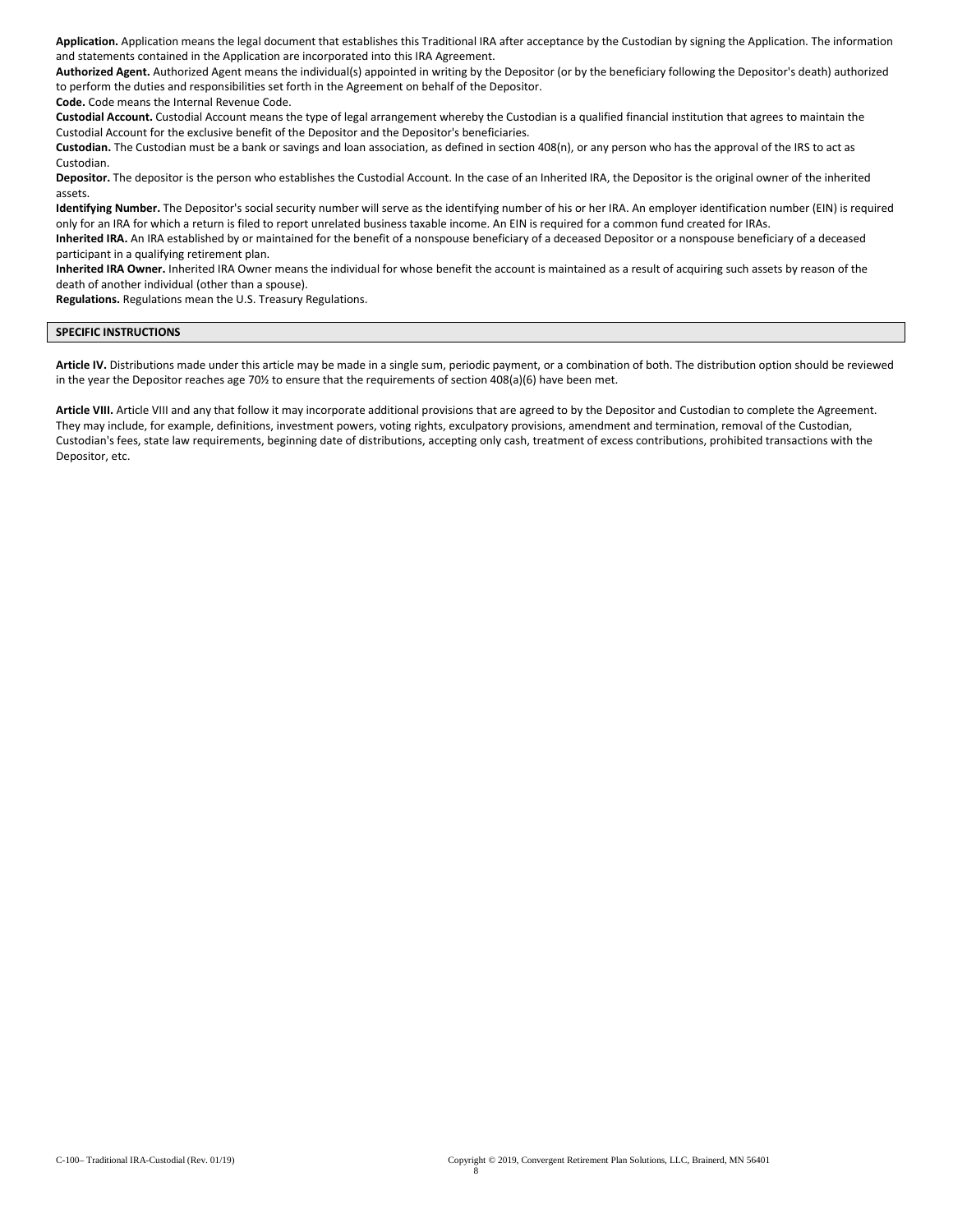This Disclosure Statement provides a general review of the terms, conditions and federal laws associated with this Traditional IRA (IRA). It is not intended to replace the advice of your own tax and legal advisors. You are encouraged to consult your advisors and/or your state taxing authority concerning any tax and/or compliance questions. You are responsible for complying with the laws that apply to this IRA. The Custodian does not act as your advisor. In addition to the transactions outlined in this Traditional IRA Disclosure Statement, the federal government may authorize permissible transactions from time to time. Unless expressly prohibited by the Custodian's policies, such additional federally authorized transactions are hereby incorporated by this reference. If this IRA is established as an Inherited IRA, refer to the "Inherited IRA" section of this document for restrictions and limitations.

# **RIGHT TO REVOKE YOUR IRA**

You may revoke your IRA within 7 days after you sign the IRA Application by hand delivering or mailing a written notice your investment provider, C/O UMB Fund Services, Inc. 235 W. Galena Street, Milwaukee, WI 53212. If you revoke your IRA by mailing a written notice, such notice must be postmarked by the 7th day after you sign the Application. If you revoke your IRA within the 7-day period you will receive a refund of the entire amount of your contributions to the IRA without any adjustment for earnings or any administrative expenses. If you exercise this revocation, we are still required to report the contribution on Form 5498 (except transfers) and the revoked distribution on Form 1099-R.

# **CONTRIBUTIONS**

**Cash.** Except for certain rollovers and transfers, all contributions must be made in the form of US currency (e.g., check, wire or ACH).

**Eligibility.** You may set up and contribute to your IRA if you (or, if you file a joint federal income tax return, your spouse) received compensation during the year, and you did not reach age 70½ by the end of the year. No contributions may be made to your IRA for the year you reach age 70½ or for subsequent years. You are responsible for determining your eligibility to make IRA contributions.

**Compensation.** For purposes of funding an IRA, "compensation" generally means monies earned from working, such as wages, salaries, tips, professional fees, bonuses and other amounts received from providing personal services. If you are self-employed, your compensation is your "earned income." Taxable alimony received under a valid divorce decree, separate maintenance agreement, or other valid court order is considered compensation. Nontaxable combat zone pay received by members of the armed forces is generally considered compensation. Compensation for purposes of making IRA contributions includes differential wage payments made by some employers to employees who have been called to active duty. Compensation does not include investment earnings, pension or annuity income or other amounts you receive for which your services are not a material income-producing factor.

**Due Date.** Contributions may be made to your IRA during the tax year and up until the due date for filing your tax return, not including extensions. For most people, the tax return due date is April 15. However, if you are serving in or in support of the armed forces in a designated combat zone or qualified hazardous duty area, your contribution deadline may be extended past April 15. Generally, the extension is 180 days after the last day you are in a qualifying combat zone or hazardous duty area. You may also have an additional extension depending on when you entered the zone or area. For additional information, refer to **IRS Pub. 3** or consult your tax advisor.

**Carryback Contributions.** If you make a contribution between January 1 and April 15, tell the Custodian which tax year the contribution is for. If you do not indicate otherwise, the Custodian will report it to the IRS as a current year contribution (the year received).

**Contributions to Multiple IRAs.** If you have more than one Traditional IRA, the contribution limits listed below apply to the total amount you may contribute to all of your IRAs for the year. If you also have a Roth IRA, the contribution limits listed below are reduced by any amounts you contribute to your Roth IRA for the tax year. In addition, employer retirement plans may establish separate accounts to receive voluntary employee contributions. If the account meets the requirements of an IRA and you make voluntary employee contributions to that separate account, the total amount listed below that you may contribute to all of your IRAs is reduced by those voluntary employee contributions.

**Contribution Limits.** Your annual contribution amount may not exceed \$6,000 for tax year 2019 with possible cost-of-living adjustments each year thereafter, if any. For each year in which you are age 50 or older before the end of the calendar year, you may make an additional catch-up contribution of up to \$1,000. Your total contribution amount (including catch-up, if applicable) may not, however, exceed an amount equal to your compensation for that tax year unless you are married and filing a joint federal income tax return. If you are married, filing a joint tax return, the total amount you and your spouse may contribute to IRAs in aggregate for any tax year (including catch-up contributions, if applicable) may not exceed the combined compensation of you and your spouse for that same tax year.

**Simplified Employee Pension (SEP) Plan.** If you participate in your employer's SEP plan, your employer may make SEP contributions to your IRA. You may still contribute to your IRA. However, when your employer makes SEP contributions on your behalf, you are considered covered by an employer retirement plan. Therefore, your ability to deduct your IRA contributions may be limited depending on your modified adjusted gross income (MAGI).

**Repayments of Qualified Reservist Distributions.** You may repay "qualified reservist distributions" by making one or more contributions to your IRA within two years of the end of your active duty. The aggregate amount that may be repaid may not exceed the amounts of such distributions and is in addition to other eligible contribution amounts. No tax deduction is allowed for these contributions. For more information, consult your tax advisor.

**Rollovers.** Generally, a rollover is a movement of cash or assets from one retirement plan to another. Both the distribution and the rollover contribution are reportable when you file your income taxes, however, if you roll over the entire amount of an IRA or retirement plan distribution (including any amount withheld for federal, state, or other income taxes that you did not receive), you generally do not have to report the distribution as taxable income. If you are required to take minimum distributions because you are age 70½ or older, you may not roll over any required minimum distributions. You must irrevocably elect to treat such contributions as rollovers.

You may use your IRA as a conduit to temporarily hold amounts you receive in an eligible rollover distribution from an employer's retirement plan. Should you combine or add other amounts (e.g., regular contributions) to your conduit IRA, you may lose the ability to subsequently roll these funds into another employer plan to take advantage of special tax rules available for certain qualified plan distribution amounts. Consult your tax advisor for additional information.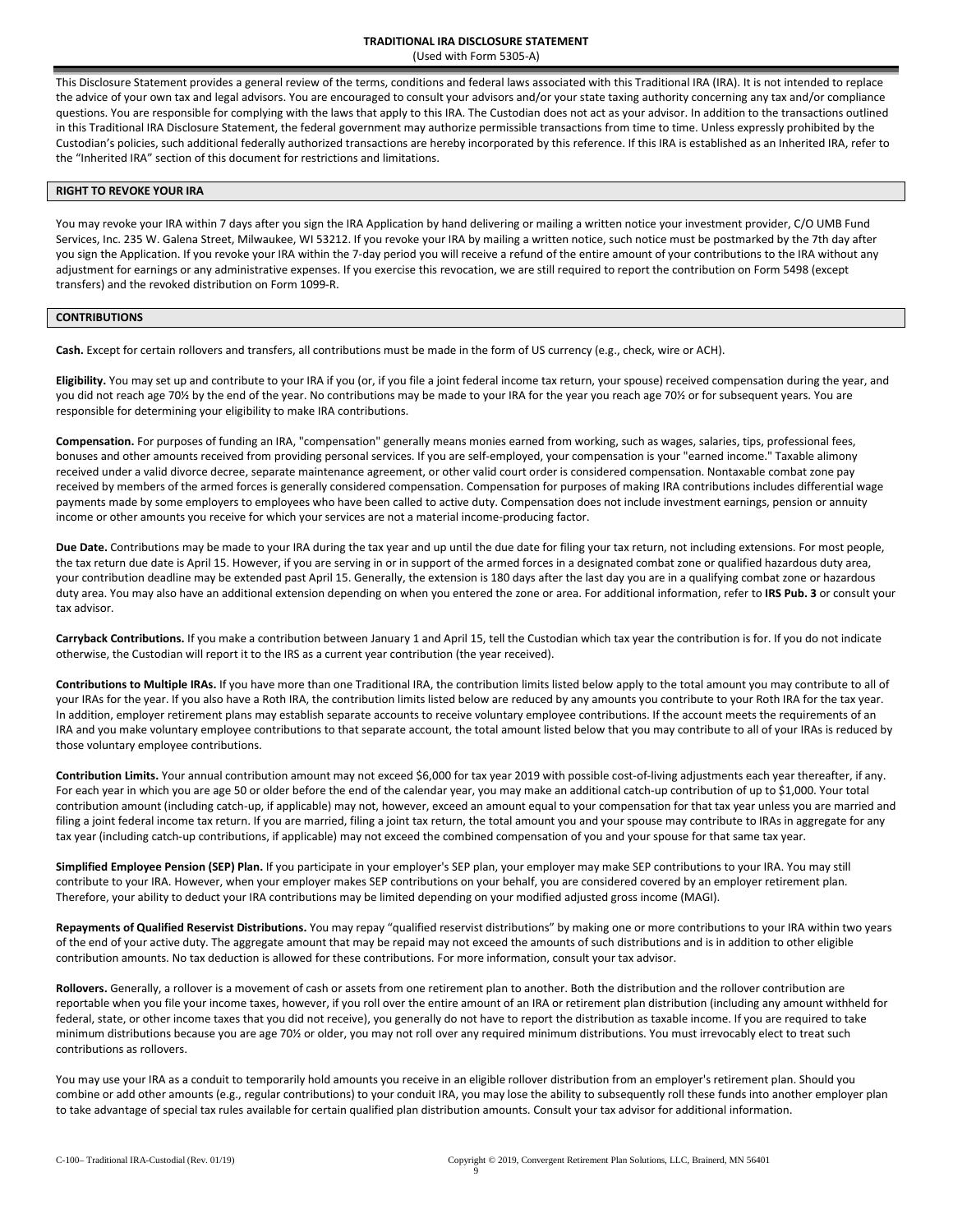**Traditional IRA-to-Traditional IRA Rollover.** You may withdraw, tax free, all or a portion of your Traditional IRA if you contribute the amount withdrawn into the same or another Traditional IRA as a rollover. When completing a rollover from a Traditional IRA to a Traditional IRA, you must generally complete the rollover transaction within 60 days from the date you receive the distribution from the distributing Traditional IRA. Only one IRA distribution within any 12-month period may be rolled over in an IRA-to-IRA rollover transaction. The 12-month waiting period begins on the date you receive an IRA distribution that you subsequently roll over, not the date you complete the rollover transaction.

**Traditional IRA-to-SIMPLE IRA Rollover.** An amount distributed from your Traditional IRA may be rolled over to your SIMPLE IRA only after at least two years have elapsed from the date on which you first participated in any SIMPLE IRA Plan maintained by the employer. When completing a rollover from a Traditional IRA to a SIMPLE IRA, you must generally complete the rollover transaction within 60 days from the date you receive the distribution from your Traditional IRA. Only one IRA distribution within any 12-month period may be rolled over in an IRA-to-IRA rollover transaction. The 12-month waiting period begins on the date you receive an IRA distribution that you subsequently roll over, not the date you complete the rollover transaction.

**Traditional IRA-to-Employer Retirement Plan Rollover.** If your employer's retirement plan accepts rollovers from IRAs, you may complete a direct or indirect rollover of your pre-tax assets in your Traditional IRA into your employer retirement plan. If you take constructive receipt of a distribution from your Traditional IRA to complete a rollover to an employer plan (i.e., an indirect rollover), you must generally complete the rollover transaction within 60 days from the date you receive the distribution.

**SIMPLE IRA-to-Traditional IRA Rollover.** To complete a rollover of a SIMPLE IRA distribution to a Traditional IRA, at least two years must have elapsed from the date on which you first participated in any SIMPLE IRA Plan maintained by the employer, and you must generally contribute the distribution within 60 days from the date you receive it. Only one IRA distribution within any 12-month period may be rolled over in an IRA-to-IRA rollover transaction. The 12-month waiting period begins on the date you receive an IRA distribution that you subsequently roll over, not the date you complete the rollover transaction.

Employer Retirement Plan-to-Traditional IRA Rollover (by Traditional IRA Owner). Eligible rollover distributions from qualifying employer retirement plans may be rolled over, directly or indirectly, to your Traditional IRA. Qualifying employer retirement plans include qualified plans (e.g., 401(k) plans or profit sharing plans), governmental 457(b) plans, 403(b) arrangements and 403(a) arrangements. Amounts that may not be rolled over to your Traditional IRA include any required minimum distributions, hardship distributions, any part of a series of substantially equal periodic payments, or distributions consisting of designated Roth contributions (and earnings thereon) from a 401(k), 403(b), or 457(b) plan.

To complete a direct rollover from an employer plan to your Traditional IRA, you must generally instruct the plan administrator to send the distribution to your Traditional IRA Custodian. To complete an indirect rollover, you must generally request that the plan administrator make a distribution directly to you. You typically have 60 days from the date you receive an eligible rollover distribution to complete an indirect rollover. For a plan loan offset due to termination of employment, the deadline for completing the rollover is your tax return due date (including extensions) for the year in which the offset occurs. Any amount not properly rolled over will generally be taxable in the year distributed (except for any amount that represents after-tax contributions) and may be, if you are under age 59%, subject to the premature distribution penalty tax. If you choose the indirect rollover method, the plan administrator is typically required to withhold 20% of the eligible rollover distribution amount for purposes of federal income tax withholding. You may, however, make up the withheld amount out of pocket and roll over the full amount. If you do not make up the withheld amount out of pocket, the 20% withheld (and not rolled over) will be treated as a distribution, subject to applicable taxes and penalties.

**Employer Retirement Plan-to-Traditional IRA Rollover (by Inherited IRA Owner).** Please refer to the section of this document entitled "Inherited IRA."

**Rollover of Exxon Valdez Settlement Income.** Certain income received as an Exxon Valdez qualified settlement may be rolled over to a Traditional IRA or another eligible retirement plan. The amount contributed cannot exceed the lesser of \$100,000 (reduced by the amount of any qualified settlement income contributed to an eligible retirement plan in prior tax years) or the amount of qualified settlement income received during the tax year. Contributions for the year can be made until the due date for filing your return, not including extensions.

**Conversion of Traditional IRA to Roth IRA.** Generally, you may convert all or a portion of your Traditional IRA to a Roth IRA provided you meet any applicable eligibility requirements as defined in the Code and Regulations. Except for amounts that represent basis, amounts converted are generally treated as taxable distributions. However, the premature distribution penalty that typically applies to taxable withdrawals taken prior to age 59½, does not apply to amounts converted from a Traditional IRA to a Roth IRA. Required minimum distributions may not be converted. Traditional IRA-to-Roth IRA conversions are not subject to the 12-month rollover restriction that typically applies to rollovers between IRAs.

# **RECHARACTERIZATIONS**

**Recharacterize a Contribution.** You may "recharacterize" a contribution made to one type of IRA (either Traditional or Roth IRA) and treat it as if it was made to a different type of IRA (Traditional or Roth IRA). Both the contribution amount along with the net income attributable to the contribution must be transferred. If there was a loss, the amount of any loss will reduce the amount you transfer. The deadline for completing a recharacterization is your tax return due date (including any extensions) for the year for which the contribution was made to the first IRA. Recharacterization requests must be made in a form and manner acceptable to the Custodian. Report recharacterizations to the IRS by attaching a statement to your Form 1040. You may also need to file Form 8606.

# **TRANSFERS**

**Transfers.** You may move your IRA from one trustee or custodian to an IRA maintained by another trustee or custodian by requesting a direct transfer. Federal law does not limit the number of transfers you may make during any year.

**Transfers Incident to Divorce.** Under a valid divorce decree, separate maintenance decree, or other valid court order, your IRA may be transferred to your ex-spouse or you may receive all or part of your ex-spouse's IRA.

# **TAX TREATMENT OF IRA CONTRIBUTIONS**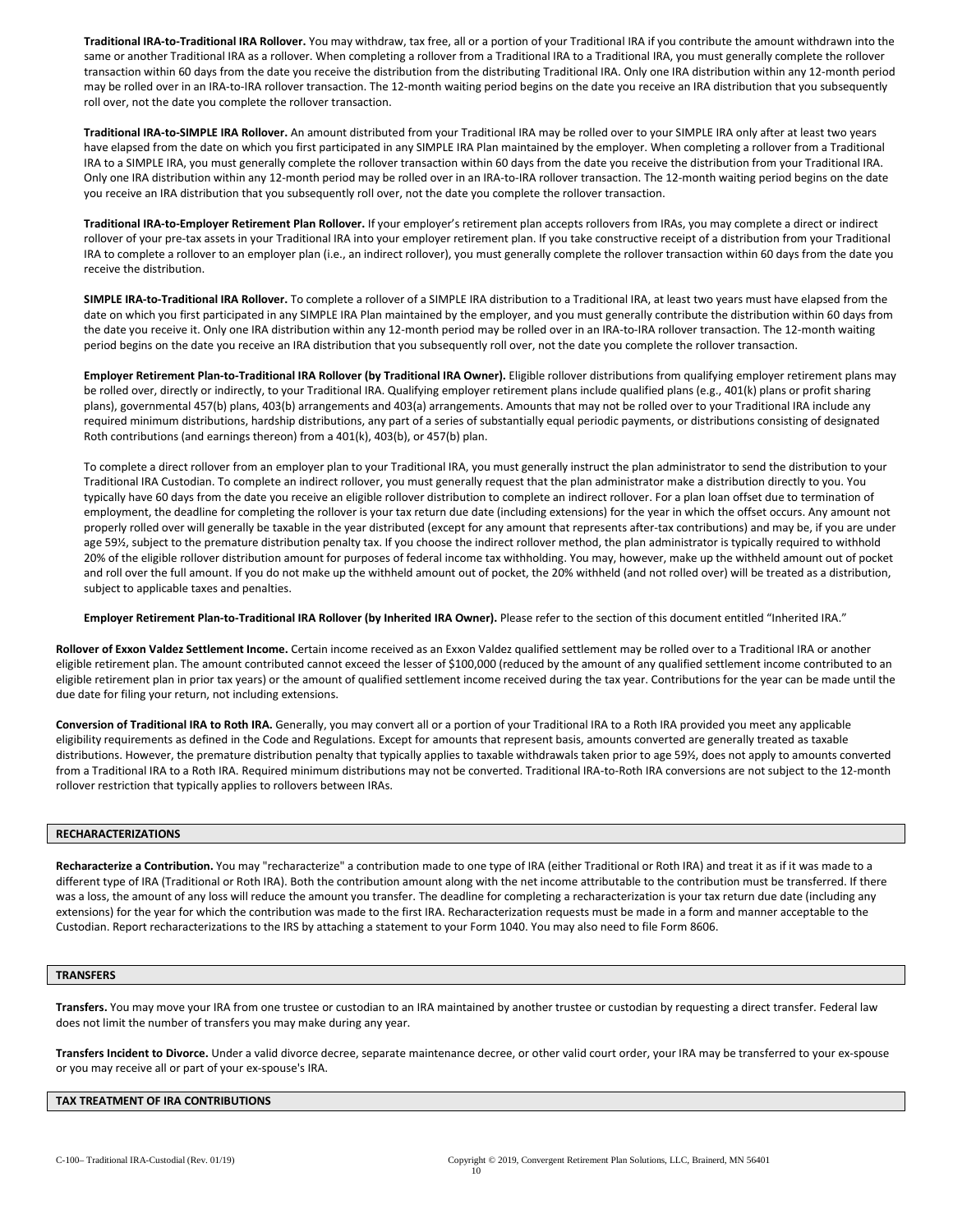**Deductions.** Whether your IRA contributions are tax deductible depends on whether you and/or your spouse (if you are married) are considered covered by an employer retirement plan and the amount of your modified adjusted gross income (MAGI).

**Covered by an Employer Retirement Plan.** You are generally considered covered by an employer retirement plan if a contribution is made to your account or you are eligible to earn retirement credits. Examples of retirement plans include simplified employee pension (SEP) plans, SIMPLE plans, plans qualified under Code section 401(a) such as pension, profit sharing or 401(k) plans, 403(b) arrangements, 403(a) arrangements, or certain government plans. Generally, your employer is required to indicate on your Form W-2 if you were covered by a retirement plan for the year. If you (and/or your spouse, if you are married) are covered by an employer retirement plan, you may not be able to deduct some or all of your IRA contribution depending on your MAGI.

If your MAGI is equal to or below the lower limit of the phase-out range, your IRA contributions are fully deductible. If your MAGI is equal to or exceeds the upper limit of the phase-out range, your IRA contributions are not deductible. If your MAGI falls within the phase-out range, you may take a partial deduction. The MAGI thresholds for tax year 2019 are summarized in the chart below for individuals covered by an employer retirement plan, and are either married and filing a joint federal income tax return, or is a single filer.

# **MAGI Thresholds for Deduction Phase-Out**

| Year                                                                                                                      | <b>Married Filing Jointly*</b> | <b>Single Taxpayers</b> |
|---------------------------------------------------------------------------------------------------------------------------|--------------------------------|-------------------------|
| 2019                                                                                                                      | \$103,000 - \$123,000          | \$64.000 - \$74.000     |
| * If you are married and filing a joint federal income tax return, your MAGI is the combined MAGI of you and your spouse. |                                |                         |

For tax years after 2019, the MAGI thresholds for deduction phase-out listed above will be increased to reflect a cost-of-living adjustment, if any.

If you are married, filing a separate federal income tax return, and are covered by an employer retirement plan, your MAGI threshold is \$0-\$10,000. That means if your MAGI is less than \$10,000, you may take a partial deduction. If your MAGI is \$10,000 or more, your IRA contributions are not deductible. However, if you did not live with your spouse at any time during the year and you file a separate return, your filing status, for purposes of determining your IRA tax deduction, is single.

For more information on determining your MAGI and your IRA deduction, consult your tax advisor, instructions to Form 1040 and/or IRS Pub. 590-A.

**Not Covered by an Employer Retirement Plan.** If you are single and are not considered covered by an employer retirement plan, or if you are married (filing jointly or separately) and neither you nor your spouse are considered covered by an employer retirement plan, your IRA contributions are fully tax-deductible, regardless of your MAGI or tax filing status.

If you are married, filing jointly, and you are not covered by an employer retirement plan but your spouse is covered, the combined MAGI threshold for determining the deductible amount of your Traditional IRA contribution is \$193,000-\$203,000 for 2019. If your MAGI is equal to or below the lower limit of the phase-out range, your IRA contributions are fully deductible. If your MAGI is equal to or exceeds the upper limit of the phase-out range, your IRA contributions are not deductible. If your MAGI falls within the phase-out range, you may take a partial deduction. For tax years after 2019, this MAGI threshold will be increased to reflect a cost-of-living adjustment, if any.

If you are married (and lived with your spouse at any time during the year), filing separate returns, and you are not covered by an employer retirement plan, but your spouse is covered, your MAGI threshold for determining the deductible amount of your Traditional IRA contribution is \$0 - \$10,000. If your MAGI is \$10,000 or more, your IRA contributions are not deductible. If your MAGI is less than \$10,000, you may take a partial deduction.

If you are married (and did not live with your spouse at any time during the year), filing separate returns, and you are not covered by an employer retirement plan, but your spouse is covered, your IRA contributions are fully tax-deductible, regardless of your MAGI.

**Nondeductible Contributions.** Regardless of whether your IRA contribution is deductible, you may contribute to your IRA up to the allowable limits. The difference between your total permitted contributions and your IRA deduction, if any, is your nondeductible contribution. Earnings derived from nondeductible contributions are not taxed until distributed. If you make nondeductible IRA contributions, a cost basis is created in your IRA equal to the sum of your nondeductible contributions minus any withdrawals or distributions of nondeductible contributions. Report your nondeductible contributions on IRS Form 8606. If you fail to report your nondeductible contributions or if you overstate your nondeductible contributions, you may be subject to taxes and penalties.

**Tax Credits for Contributions.** You may be eligible for a tax credit for your Traditional IRA contribution. The maximum annual tax credit is \$1,000 and, if you are eligible, the credit will reduce your federal income tax you owe dollar for dollar. You may be eligible for the tax credit if you are age 18 or older, not a dependent of another taxpayer, not a full-time student, and have adjusted gross income (AGI) within any applicable limits.

# **DISTRIBUTIONS DURING YOUR LIFETIME**

You may withdraw any or all of your IRA balance at any time. However, certain taxes and penalties may apply.

**Tax Treatment.** In general, distributions from your IRA are taxed as ordinary income in the year in which they are distributed. If you have made nondeductible contributions to any of your Traditional IRAs, a portion of each distribution is nontaxable. The nontaxable amount is the pro rata portion of the distribution that represents your remaining nondeductible contributions based upon the value of all your IRAs. For assistance in determining the nontaxable portion, consult your tax advisor, instructions to IRS Forms 1040 and 8606, and **IRS Pub. 590-B**

**Distributions Before Age 59½.** Generally, if you are under age 59½ and take a distribution, the amount is referred to as an "early or premature distribution." Premature distributions that are includible in gross income are also subject to a 10% IRS penalty tax. However, certain exceptions apply to the premature distribution penalty. These are summarized below.

- 1. You have unreimbursed medical expenses that are more than the applicable percentage of your adjusted gross income and provided certain conditions apply.
- 2. The distribution is to pay your medical insurance premiums if you are unemployed and receive federal or state unemployment benefits for 12 consecutive weeks, or would have if not self-employed, and you receive the distribution during that or the succeeding tax year.
- 3. A physician certifies that you are disabled as defined by the Code.
- 4. You are receiving substantially equal periodic payments consistent with the Code and Regulations.
- 5. The distributions are not more than the qualified higher education expenses of you, your spouse, or the children or grandchildren of you or your spouse.

C-100– Traditional IRA-Custodial (Rev. 01/19) Copyright © 2019, Convergent Retirement Plan Solutions, LLC, Brainerd, MN 56401 11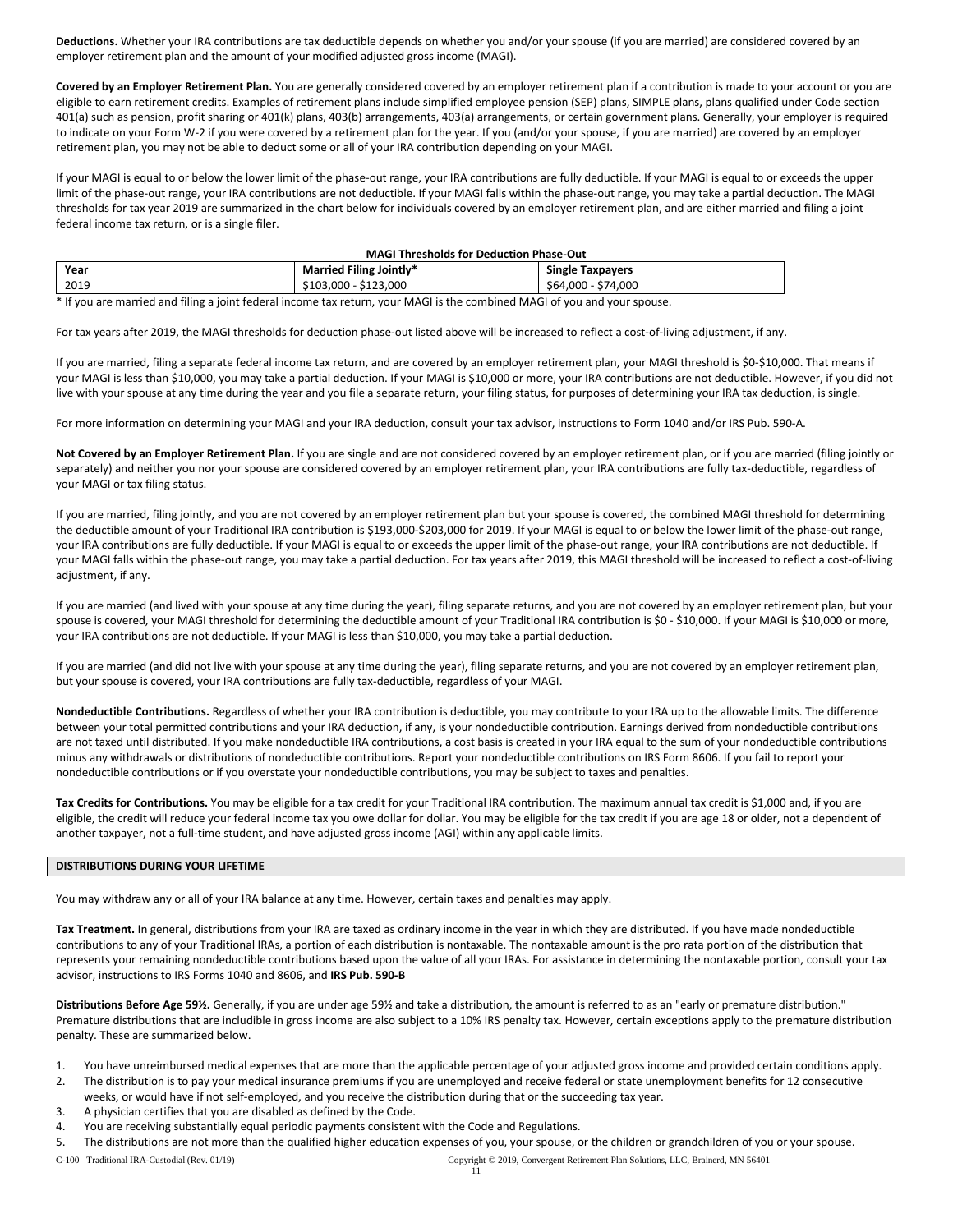- 6. The distribution, of up to a \$10,000 lifetime limit, is used within 120 days of withdrawal to buy or build a home that will be a principal residence for a qualified first-time homebuyer.
- 7. The distribution is due to an IRS levy on the IRA.
- 8. The distribution is a "qualified reservist distribution" as defined by the Code.
- 9. The distribution is properly rolled over or directly transferred to an eligible employer plan or another IRA.
- 10. The distribution is a proper return of a certain excess contribution.

**Reporting Premature Distribution Penalty Tax.** You may have to report the 10% IRS early distribution penalty tax by filing a completed Form 5329 with the IRS along with your payment.

**Distributions After Age 59½ and Before the Year You Reach Age 70½.** Once you reach age 59½ but before the year you reach age 70½ distributions from your IRA are optional. Any amounts you withdraw and keep during this period will generally be subject to ordinary income tax.

**Required Distributions At Age 70½.** You must begin taking distributions from your IRA no later than April 1 following the year you reach age 70½. Subsequent distributions must be taken by December 31 each year after you reach age 70%. Generally, each year determine your RMD by taking your IRA balance as of December 31 of the prior year and dividing it by a distribution period (determined by the applicable IRS life expectancy table). If the purchase of a qualified longevity annuity contract (QLAC) is permitted by the Custodian/Trustee under the terms of your IRA, the December 31 balance used to calculate your RMD does not include the value of any QLAC held within your IRA, provided such contract was purchased on or after July 2, 2014. Each year you are subject to the RMD requirements, your Custodian will provide you with a notice. Along with the distribution deadline, the notice will either inform you of your RMD amount or provide you with guidance on how to contact the Custodian for assistance in determining your RMD. Your Custodian is also required to notify the IRS each year you are required to take an RMD.

If you have more than one IRA, determine the RMD separately for each IRA. However, you may total the RMDs and take the total from any one or more of your IRAs.

If you do not take the required minimum distribution (RMD) or the distribution is not large enough, you may be subject to a 50% excess accumulation penalty tax on the amount not distributed as required. You must report the 50% excess accumulation penalty tax by filing a completed Form 5329 with the IRS along with your payment.

For additional information regarding your RMD, consult your tax advisor and/or **IRS Pub. 590-B**.

**Special Tax Treatment**. IRA distributions are not eligible for capital gains treatment or lump-sum income averaging.

Qualified Charitable Distributions. If you are age 70% or older, you may be eligible to make a "qualified charitable distribution" from your Traditional IRA. A qualified charitable distribution is not subject to federal income tax and no tax deduction is allowed for the charitable contribution. Special tax rules may apply. The maximum qualified charitable distribution amount (in aggregate) per individual is \$100,000 for 2019. Adjustments to this amount for later years may be authorized by the federal government. For further detailed information you may wish to obtain **IRS Pub. 590-B**, *Distributions from Individual Retirement Arrangements (IRAs)*, from the IRS. For assistance in determining whether you are eligible to make a qualified charitable distribution from your IRA, consult your tax advisor.

Qualified Health Savings Account (HSA) Funding Distribution. If you are an HSA eligible individual, you may be eligible to do a tax-free transfer of IRA assets to your HSA. This transfer, which is referred to as a qualified HSA funding distribution, is subject to HSA contribution limits. You must irrevocably elect to treat such distribution as a qualified HSA funding distribution. Generally, you are limited to one qualified HSA funding distribution from any of your Traditional or Roth IRAs during your lifetime. For assistance in determining to what extent you may be eligible to make a qualified HSA funding distribution, consult your tax advisor.

# **DISTRIBUTIONS TO YOUR BENEFICIARIES WHEN YOU DIE**

Any amounts remaining in your IRA at your death will be paid to your beneficiary(ies). When you die, the rules determining the distribution of your IRA balance depend on a number of factors. These include whether you had a "designated beneficiary," your relationship to the beneficiary (spouse or nonspouse) and whether you died before or after RMDs were required to begin.

**Designated Beneficiary.** A "designated beneficiary" is determined based on the beneficiary(ies) designated as of the date of your death and who remains your beneficiary(ies) on September 30th of the calendar year following the calendar year of your death.

If You Die Before RMDs Are Required To Begin. Generally, if you die before April 1 following the year you reach age 70% and your designated beneficiary(ies) is an individual, he or she may elect a distribution method. Your beneficiary(ies) may elect to deplete the IRA by the end of the fifth calendar year following your death or to receive payments based on the designated beneficiary(ies)'s life expectancy. If life expectancy payments are elected, the payments must begin by December 31 of the first calendar year following your death. However, if your surviving spouse is your sole designated beneficiary, he or she may delay the first distribution until December 31 of the year you would have attained age 70½ if later.

If your designated beneficiary is not an individual or a qualified trust (e.g., a charity, your estate, etc.), your IRA must be distributed by the end of the fifth calendar year following your death.

Generally, each beneficiary may elect the timing and manner regarding the distribution of his or her portion of the IRA. Elections must generally be made by December 31 of the year following your death. If timely elections are not made, your beneficiary is required to take distributions according to the applicable default provision. The default distribution option for designated beneficiaries who are individuals is the life expectancy option and the default distribution option for designated beneficiaries that are not individuals is the 5-year method. If your beneficiary(ies) does not withdraw the required amount within the prescribed time frame, he or she may be subject to the 50% excess accumulation penalty tax on the amount that should have been withdrawn but was not distributed.

If your surviving spouse is the sole designated beneficiary of your IRA, he or she may treat your IRA as his or her own IRA by redesignating your IRA as his or her own IRA, failing to take a required distribution as a beneficiary, or by making a contribution. Regardless of whether your spouse is the sole designated beneficiary, he or she may roll distributions from your IRA into his or her own IRA generally within 60 days of receipt. Additional restrictions may apply.

**If You Die On or After RMDs Are Required to Begin**. If you die on or after April 1 following the year you attain age 70½, the designated beneficiary(ies) must continue taking distributions from your IRA. The longest time frame for receiving payouts is over the remaining life expectancy of the applicable designated beneficiary or based on your remaining life expectancy factor, had you not died, whichever period is longer. Distributions must commence by December 31 of the calendar year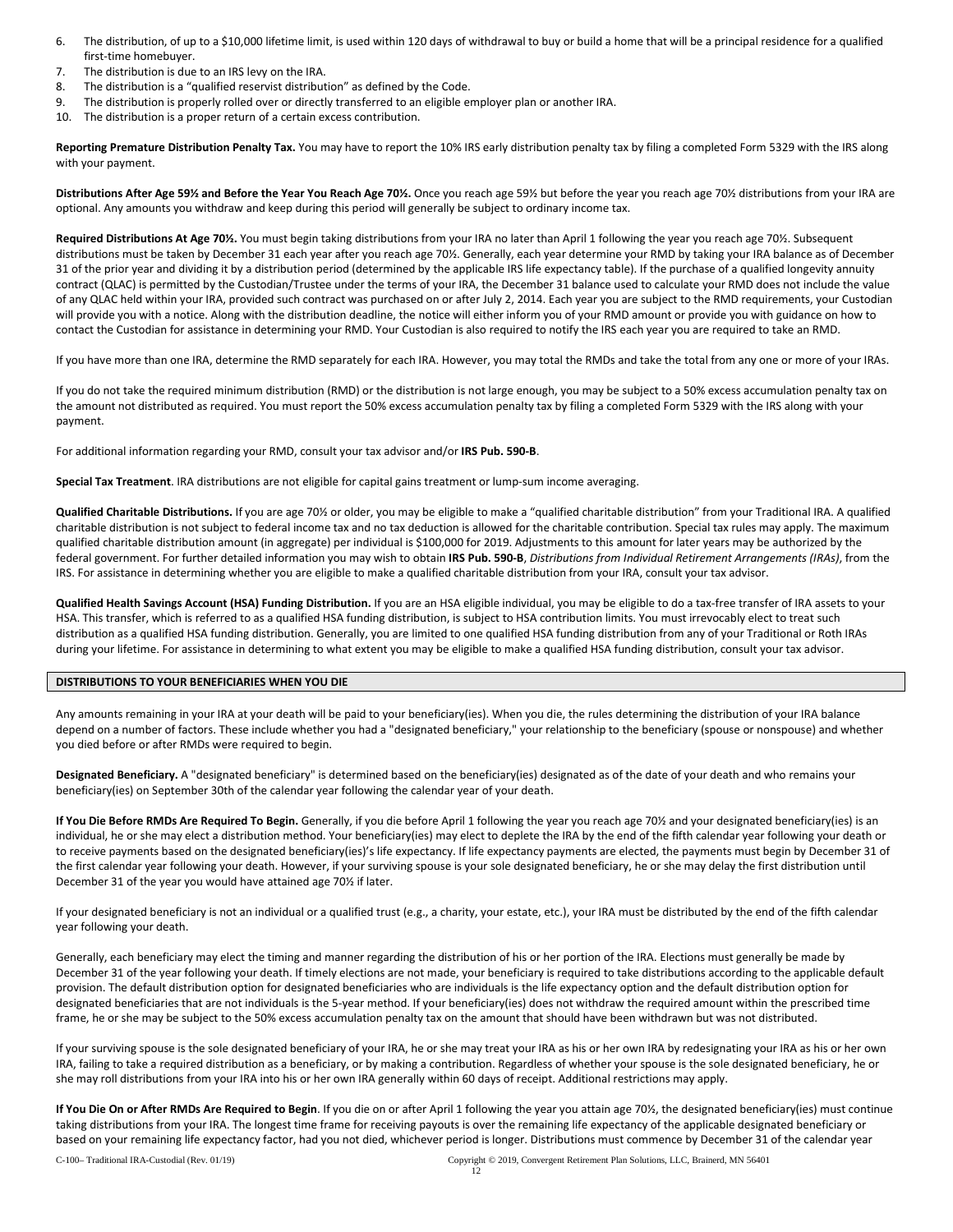following your death. If your designated beneficiary is not an individual or a qualified trust (e.g., a charity, your estate, etc.), your IRA must be distributed using your single life expectancy (had you not died) reduced by one each year. Your beneficiary(ies) must withdraw your RMD for the year of your death, if you do not withdraw it before your death.

If your surviving spouse is the sole designated beneficiary of your IRA, he or she may treat your IRA as his or her own IRA by redesignating your IRA as his or her own IRA, failing to take a required distribution as a beneficiary, or by making a contribution. Regardless of whether your spouse is the sole designated beneficiary, he or she may roll distributions from your IRA into his or her own IRA generally within 60 days of receipt. Additional restrictions may apply.

# **TAX WITHHOLDING**

Distributions from your IRA, except certain transfers or any recharacterization, are subject to 10% federal income tax withholding. You may elect in writing not to have withholding apply to your IRA distribution in most cases. If you elect not to have withholding applied, or if you do not have enough federal income tax withheld from your IRA distribution, you may be responsible for payment of estimated tax. You may be subject to penalties under the estimated tax rules if your withholding and estimated tax payments are not sufficient. In addition to federal income tax withholding, distributions from IRAs may also be subject to state income tax withholding.

### **CORRECTION OF EXCESS CONTRIBUTIONS**

Any amount you contribute for a tax year that exceeds the allowable contribution amount is an excess contribution and subject to a 6% penalty tax each year it remains in the IRA. You may avoid the penalty tax if you remove the excess contribution along with the net income attributable to the excess before your tax return due date, plus extensions. For assistance in calculating the net income attributable to an excess contribution using an IRS-approved method, refer to Treasury Regulation 1.408-11, **IRS Pub. 590-A** and your tax advisor. The net income must be included in your taxable income. If you are under age 59½ and do not qualify for an exception, the net income is also subject to the IRS 10% premature distribution penalty. File IRS Form 5329 to pay any penalty taxes.

To correct an excess contribution after your tax filing due date (plus extensions), you may withdraw the excess amount (no earnings need to be withdrawn.) Alternatively, if you are eligible to contribute in a subsequent year, you may correct the excess amount by redesignating the amount to a subsequent year. To redesignate a contribution, you under contribute in a subsequent year and claim the original contribution amount when you file your income taxes for that subsequent year. The original amount is either deducted on Form 1040 or claimed as a nondeductible contribution on Form 8606. Regardless of which method you use to correct the excess after your tax return due date, plus extensions, the 6% penalty is required for each year it remained in the IRA.

#### **PROHIBITED TRANSACTIONS**

If you (or your beneficiary(ies) when you die) engage in a "prohibited transaction" with your IRA, the entire IRA will be disqualified and treated as a distribution. If you are under age 59%, the 10% premature distribution penalty tax may apply. Prohibited transactions are defined in Code section 4975. Examples include borrowing money from the IRA, selling property to the IRA, receiving unreasonable compensation for managing the IRA, or buying property with IRA funds for your personal use.

#### **FINANCIAL DISCLOSURE**

Since you determine the investment program for your IRA and select securities and other assets to be purchased and sold, the value of your IRA will depend on the investment decisions made by you or your investment advisor. No guarantees of any nature concerning growth projections, earnings rates, or future security values are made. The method for computing and allocating annual earnings on your investments will vary with the nature and issuer of investments chosen. Refer to the prospectus or investment contract(s) for the method(s) used for computing and allocating annual earnings. All ordinary expenses related to directed security transactions, such as brokerage commissions on purchases and sales, are expenses of the Custodial Account and will be charged directly to the Custodial Account.

A reasonable hourly charge will be assessed for extraordinary services for the following:

- Time expended terminating the Custodial Account.
- Searching and tracking down beneficiaries and beneficiary information following the death of the Depositor (or beneficiaries) including court costs for determining the proper course of action.

#### **CUSTODIAN NOT YOUR ADVISOR**

UMB Bank, n.a, UMB Distribution Services, LLC, Grand Distribution Services, LLC and UMB Fund Services, Inc. expressly disclaim any right, duty, authority or responsibility to furnish legal or tax advice relating to your IRA, including but not limited to present or future tax consequences to you or others which may result from the establishment or maintenance of the Custodial Account, the permissible amounts or deductibility of contributions, the effect of withdrawals, the selection of payment options or beneficiaries, any matters pertaining to prohibited transactions, and any other matter whatsoever. You are advised and encouraged to consult with professional counsel of your own selection respecting all such matters.

# **USING YOUR IRA AS SECURITY FOR A LOAN**

If you (or your beneficiary(ies) when you die) pledge all or part of your IRA as security for a loan, the amount pledged is treated as a distribution. If you are under age 59½, the amount pledged may also be subject to the 10% premature distribution penalty tax.

# **INHERITED IRA**

Contributions to Inherited IRAs. Eligible rollover distributions from a deceased participant's qualifying employer retirement plan(s) may be directly rolled over by a nonspouse beneficiary to an Inherited IRA. Rollovers to an Inherited IRA must be sent directly from the plan administrator to the Inherited IRA Custodian. Qualifying employer retirement plans include qualified plans (e.g., 401(k)) plans or profit sharing plans), governmental 457(b) plans, 403(b) arrangements and 403(a) arrangements. Amounts that may not be rolled over include any required minimum distributions.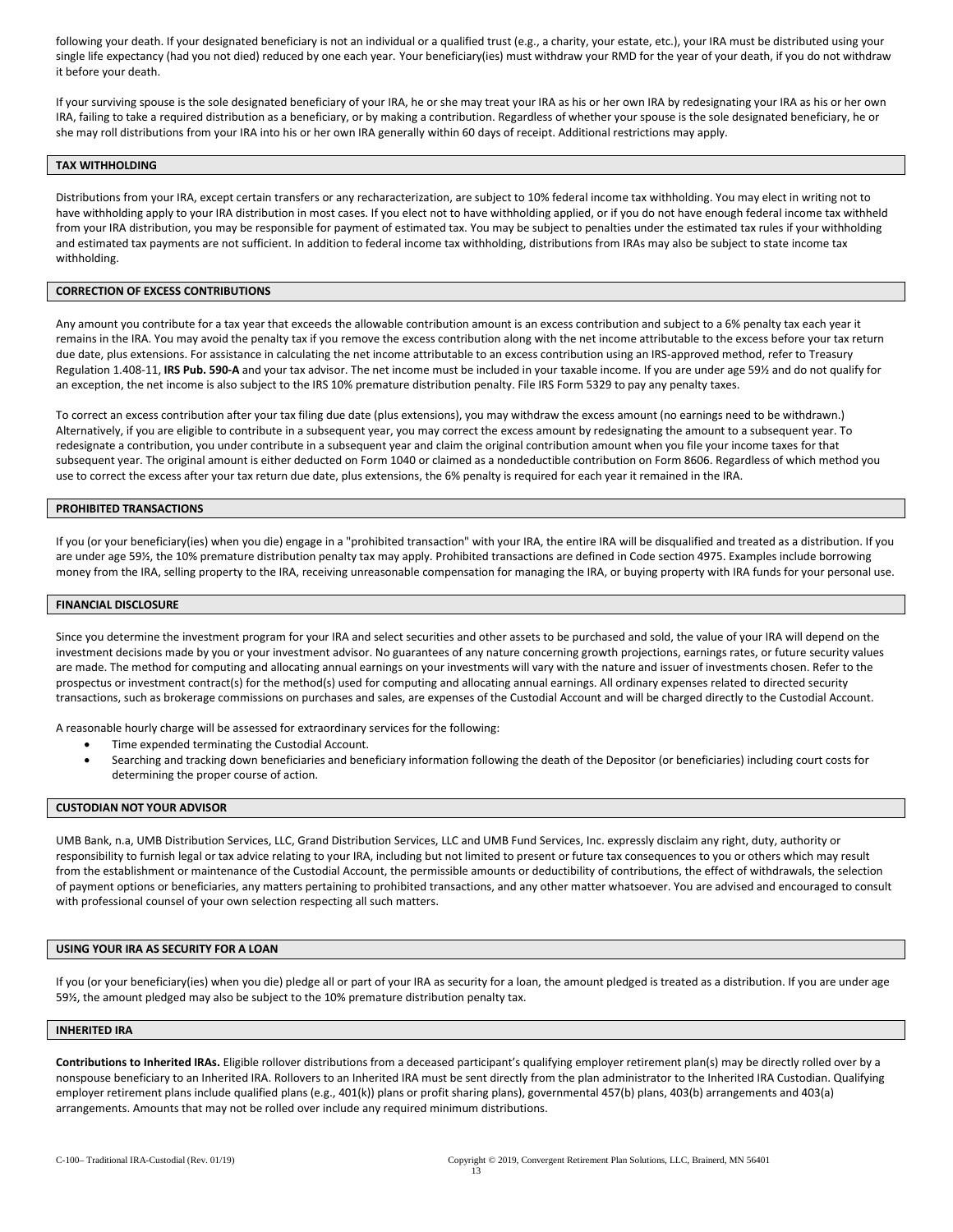Except for employer retirement plan to Inherited IRA rollovers, Inherited IRA to Inherited IRA transfers and certain recharacterized contributions from Inherited Roth IRAs, no other contribution types are allowed to be contributed to the Inherited IRA, unless defined as allowable under the Code or Regulations.

**Distributions to Inherited IRA Owners.** Beneficiary payouts from Inherited IRAs must continue as required by the Code and Regulations.

# **MISCELLANEOUS**

**Disaster Relief.** If you are affected by certain federally-declared disasters, you may be eligible for special rules involving certain IRA transactions. Special rules may include, but are not limited to, penalty-free distributions, the ability to repay/rollover certain IRA or retirement plan distributions, the option to include distributions ratably over multiple years, and extensions for the completion of time-sensitive acts (e.g., IRA contributions, rollovers, recharacterizations or correction of certain excess contributions). For detailed information about special IRA rules related to specific federally-declared disasters, refer to IRS Publication 590-A, IRS Publication 590-B and the IRS website at www.irs.gov.

**Nonforfeitability.** Your interest in your IRA is nonforfeitable at all times.

**Custodian.** The Custodian of your IRA must be a bank, a federally insured credit union, a savings and loan association, or an entity approved by the IRS to act as custodian.

**Investment Restrictions.** Money in your IRA may not be used to buy a life insurance policy or invested in collectibles as defined in Code section 408(m). However, certain gold, silver and platinum coins, bullion and coins issued under state laws are allowable investments.

**No Commingling.** Assets in your IRA may not be combined with other property, except in a common trust fund or common investment fund.

**Beneficiary Designation.** You may designate a beneficiary for your IRA by completing a written designation in a form and manner acceptable to the Custodian. When you die, the proceeds of your IRA will be paid to your designated beneficiary(ies). If you do not designate a beneficiary, your IRA will be paid to your estate when you die.

**Tax-Deferred Earnings.** The earnings on your IRA balance accumulate tax-deferred meaning they are not taxable until distributed from your IRA.

**Estate Tax.** Generally, for federal estate tax purposes, your IRA assets are includable in your gross estate when you die. Consult your tax and/or legal advisors for specific guidance.

**Tax Filing.** You are responsible for filing the applicable IRS forms to report certain activities, taxable income and/or penalties associated with your IRA.

**IRS Form.** This IRA uses the precise language of Articles I-VII of IRS Form 5305-A, and therefore Articles I-VII are treated as approved by the IRS. Additional language has been included as permitted by such form. The IRS approval represents a determination as to form and not to the merits of the account.

# **ADDITIONAL INFORMATION**

You may obtain further information on IRAs from your District Office of the Internal Revenue Service. In particular you may wish to obtain **IRS Pub. 590-A** and **IRS Pub. 590-B**.

# **UMB PRIVACY STATEMENT**

UMB Financial Corporation and its family of companies ("UMB") firmly believe that protecting the privacy and security of our customers' information is one of our primary and fundamental responsibilities. We are dedicated to protecting your confidential information as set forth in this Privacy Statement.

We understand that you expect the personal information you have entrusted to us to be handled with great care. We do not disclose any nonpublic personal information about our customers or former customers to anyone, except as necessary to provide UMB services or as otherwise permitted or required by law. Please be assured that we will never provide medical information that we may obtain through insurance applications to any affiliate or to any associate without a need to know.

**OUR SECURITY PROCEDURES**. We keep your information secure by:

- Maintaining physical, electronic and procedural safeguards that comply with or exceed federal standards to guard your nonpublic personal information, including the prompt disposal of all unnecessary customer information.
- Limiting access to information about you to those associates who need to know that information to provide you products or services.
- Training our associates about the importance of maintaining the confidentiality of customer information. We take appropriate disciplinary action to enforce our associates' privacy responsibilities.
- Requiring companies that do work for us on your behalf to protect information, and only provide them with information that we believe is necessary to fulfill their responsibilities.

**INFORMATION WE COLLECT**. We collect and use different types of information about you to assist in servicing your accounts and managing our relationship with you. For example, we will use information we gather to identify you during a transaction in order to protect your identity and your account. Information you provide will also help us understand your financial needs as we design or improve our products and services.

The information we gather comes from a variety of sources, including:

- Information you provide to us (such as name, address and telephone number).
- Information about your transactions with UMB (such as account balance and payment history).
- Information we receive from credit reporting agencies and other companies and agencies (such as your credit history).

**SHARING OR USING INFORMATION ABOUT YOU WITH AFFILIATES.** We are permitted by law to share information about our experiences or transactions involving you or your account with our affiliates. We may also share "other" information about you or your account (such as information we receive from you through applications and information from credit bureaus) with our affiliates. You may instruct us not to share "other" information about you or your account. For more